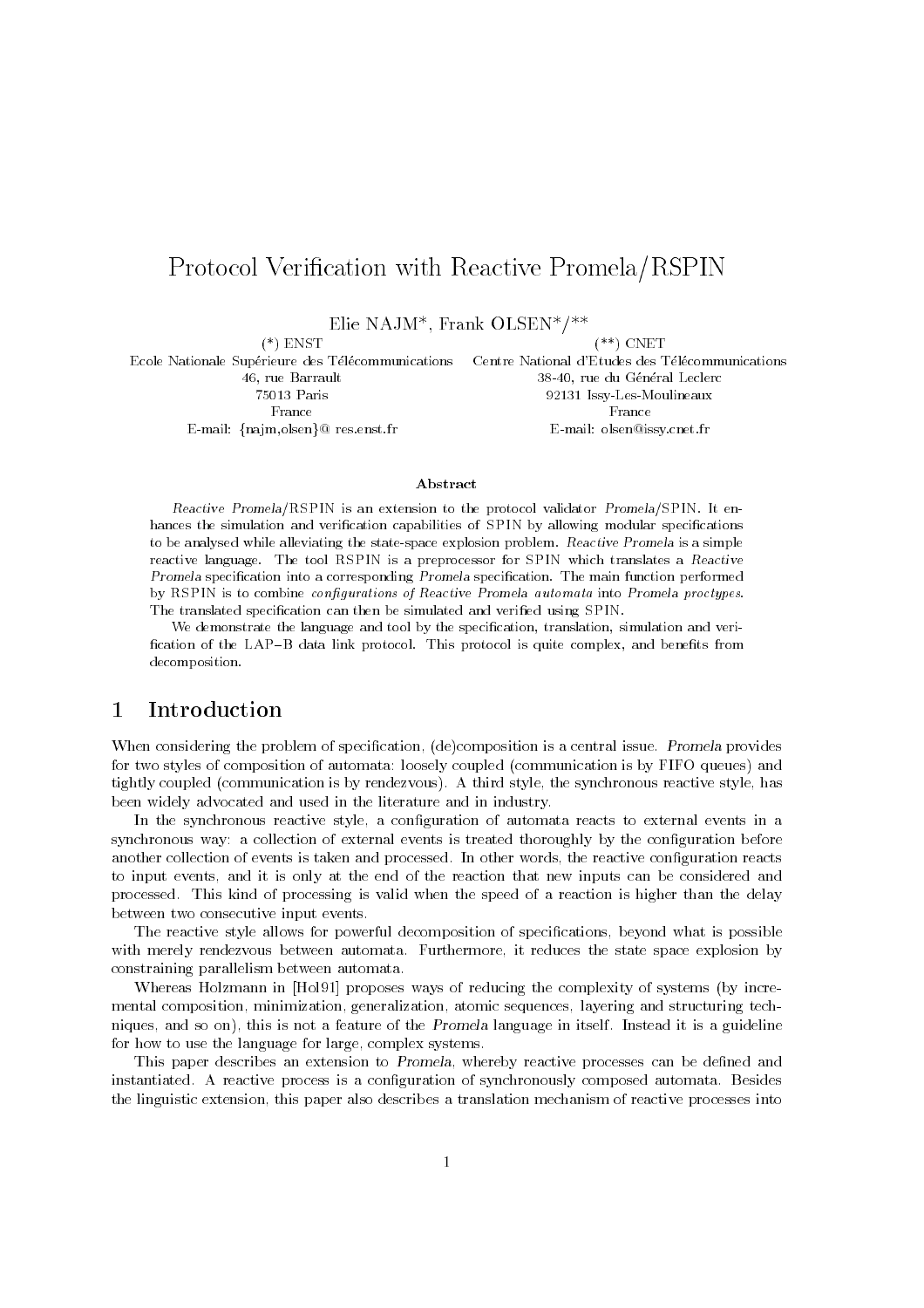Promela processes. This translation has been implemented in a preprocessor to SPIN, called RSPIN which translates a specification in Reactive Promela into an equivalent one in Promela.

We illustrate the language and the tool with the specification and validation of  $\text{LAP-B}$  protocol. We will show that errors in the specification can be detected by using the SPIN tool to perform exhaustive validation.

#### Organisation of the paper  $1.1$

The paper starts with an overview of Holzmann's Promela language and SPIN tool in section 2. It is followed, in section 3, by an informal description of Reactive Promela, our proposed extension to Promela and its associated tool RSPIN. In section 4 we show how we have used Reactive Promela to specify and verify the LAP-B protocol. We have also included the formal semantics of Reactive Promela and of a subset of Promela in appendix A. For completeness the full Reactive Promela code for the  $LAP-B$  protocol is given in appendix B.

#### Overview of Promela/SPIN  $\overline{2}$

In this section we give a brief overview of the Promela language and the associated SPIN tool. More information can be found in [Hol91].

Promela is a language used to model communication protocols, and other kinds of distributed systems, at an abstract level. A program in Promela consists of processes that communicate either asynchronously over FIFO channels or by binary rendez-vous between processes. The processes are extended Finite State Machines (EFSMs). Only simple data-types are available: integers of various ranges and record types (similar to typedefs in the C language). The reason is that code-generation is outside the scope of Promela: it is a pure validation language.

Promela does not have a formal semantics, although some authors have given the semantics of a subset of Promela: one was in our paper at the TACAS'96 conference [NO96]; another, also presented at TACAS'96, was given by S. Tripakis and C. Courcoubetis in [TC96].

Associated with the language is a tool called SPIN. It allows Promela systems to be simulated, either step-by-step or randomly. Furthermore it is possible to perform an exhaustive simulation by generating the complete state-space of the system. Properties like deadlock and livelock can be detected automatically by checking the generated state-space. Detection of these properties rely on special labels (end-state-, acceptance-, and progress labels) that are placed in the Promela code by the user. Even more interesting is that other more specific properties can be expressed in linear time temporal logic, and be veried by exhaustive simulation. Unfortunately only one temporal logic formula can be verified at a time which is not convenient. All properties are verified on-the-fly, i.e. it is not necessary to generate the whole state space to detect errors, (although to verify that the specification is error-free it is required to generate the whole state-space).

The verification part of SPIN uses several different state-space generation algorithms, including normal depth-first search and Holzmann's Supertrace bitspace algorithm. More recent versions of SPIN uses partial-order methods [God94] to perform exhaustive simulation on a reduced state-space. The aim of this is to combat the state-explosion problem which limits the size of systems that can be verified.

#### 3 3 Overview of Reactive Promela/RSPIN

We now go on to describe our Reactive Promela, our extension to Promela. It aims at enhancing Promela in the following areas: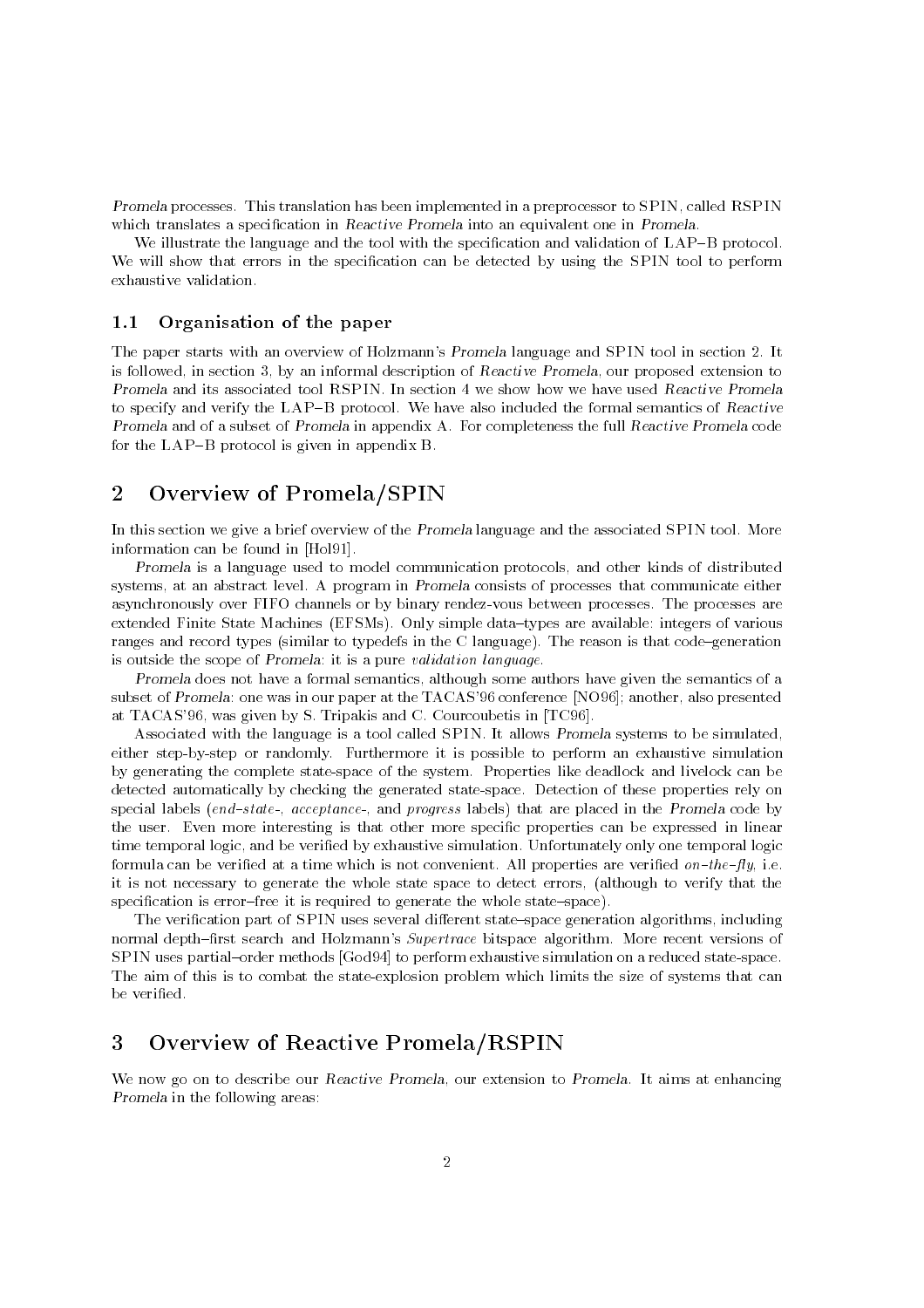- decomposition: Promela gives the user a single level of decomposition: the process level. We add a *reactive process* which can be decomposed into a set of communicating *automata* .
- reactive composition: Promela processes can be composed in parallel via asynchronous message channels or by binary rendez-vous. The automata that make up a reactive process communicate using a *synchronous reactive* style of communication<sup>2</sup>
- $\bullet$  state-space reduction: the automata that make up a reactive process are combined into a single Promela process using the RSPIN tool. If these automata had been modelled as Promela processes the SPIN tool would have created the full interleaving of their actions with all other processes on the specification. Our combination algorithm prevents this interleaving by forbidding external inputs during a reaction.
- atomic reactions: when a reactive process accepts an input it reacts atomically by changing its state and by generating a set of outputs. This is simpler than using Promela's atomic sequence statement, since the RSPIN tool automatically encapsulates reactions with this construct. Hence, the user does not need to decide in each case whether to use atomic or not.

This section is organised as follows: we first give the concrete syntax for Reactive Promela in section 3.1, before we give an informal overview of the language, expanding on the above introduction, in section  $3.2.1{\text -}3.2.6$ . Then in section 3.3 we discuss the accompanying RSPIN tool.

### 3.1 Syntax of Reactive Promela

The syntax of Reactive Promela strongly resembles that of Promela, since the aim is to make it as easy as possible to use the extension. The only new keywords added in Reactive Promela are the following:

| automaton |                    | inport | link |  |
|-----------|--------------------|--------|------|--|
| outport   | rproctype external |        |      |  |

Below we present the parts of the Reactive Promela grammar where it extends the Promela gram mar. First, a few words on the notation. The new keywords are displayed in capitals (RPROCTYPE), tokens and Promela keywords are enclosed within apostrophes (':' and 'goto'), names (references) are displayed in lowercase letters within  $\langle \ldots \rangle$  ( $\langle \text{rproc_name>} \rangle$  and non-terminals in lowercase letters  $(r\_proc)$ . Also,  $\{ \ldots \}$ + means one or more of the enclosed unit and  $\{ \ldots \}$ \* means zero or more units. Units enclosed by [ ... ] are optional.

In Reactive Promela, the old process definition:  $proc :: = PROCTYPE ...$  is replaced by: proc ::=  $p\_proc$  |  $r\_proc$ , where  $p\_proc$  is the usual *Promela* process, and  $r\_proc$  is the *Reactive* Promela process defined by:

```
r_proc ::= RPROCTYPE <rproc_name>
                   '(' r_interface ')' r_body
r_{\text{interface}} := \{r_{\text{port\_decl}}\} *r_port_decl ::= INPORT <port_name> | OUTPORT <port_name>
r body ::= {automaton}+ links
automaton ::= AUTOMATON <autom_name>
                    \prime (^{\prime} a_interface ^{\overline{\prime}} ) ^{\prime} a_body
a_interface ::= {a_port_decl}*
```
 $1$ We also consider providing arbitrary levels of decomposition.

<sup>&</sup>lt;sup>2</sup>Note that neither reactive processes nor Promela processes communicate using the synchronous reactive style, only automata do.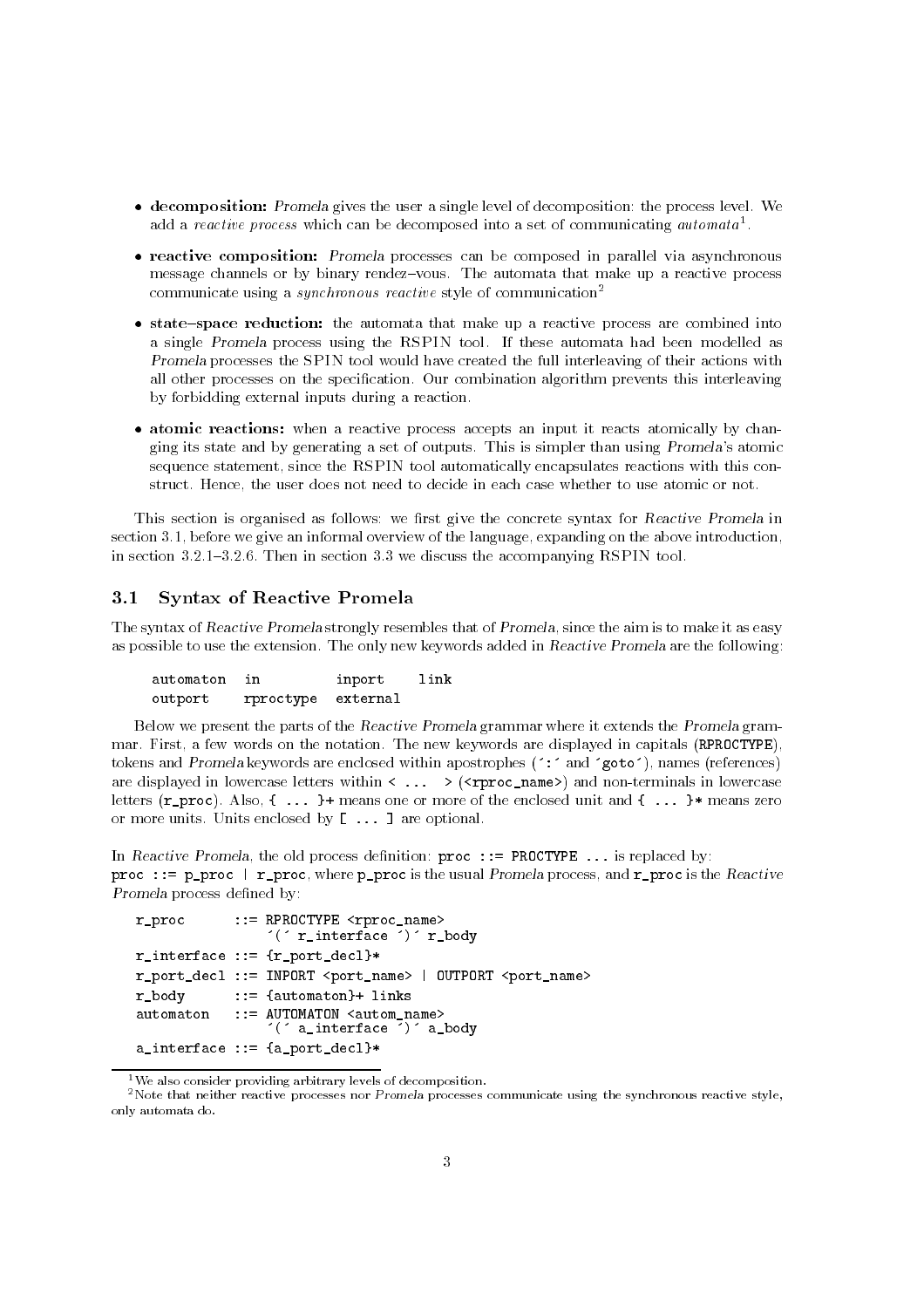```
a_{\text{port\_decl}} ::= EXTERNAL INPORT <port_name>
                EXTERNAL OUTPORT <port_name>
                | INPORT <port_name> port_init
             | OUTPORT <port_name> port_init
port_init ::= '=' '{' type_list '}'
a_body ::= '{' {one_decl | a_stmnt}+ '}'
a_stmnt ::= \langle port_name> '?' \{\langle var\_name \rangle | const}+
             | <port_name> '!' {a_expr}+
             | <label_name> ':' a_stmnt
                | 'goto' <label_name>
                | <var_name> '=' aexpr
                'if' options 'fi'
             | 'do' options 'od'
links ::= LINK '{' {link}+ '}'
link ::= port '=>' {port}+
port ::= <port_name> IN <autom_name>
```
The body of an automaton is defined as a\_body, which is the same as body in Promela except that a\_body only allows (for the time being) a subset of the rules of Promela (listed in the rule for a\_stmnt). We have not shown the rule for a\_expr but it allows most of the usual Promela expressions, at least for arithmetic and boolean operations.

#### The Reactive Promela language  $3.2$

In this section we describe Reactive Promela informally. For the interested reader we have included the formal semantics in appendix A.

#### 3.2.1 Reactive Promela specifications

A Reactive Promela specification consists of two separate parts:

- a Reactive Promela part consisting of a set of *rproctypes*.
- $\bullet$  a Promela part containing any valid Promela code. This is the pro-active part of the specification.

### 3.2.2 Ports and channels

The ports in Reactive Promela are typed and directional. A port is either an inport or an outport. Ports are declared in the interfaces of rproctypes and automata. As for Promela channels, the types of the message-parameters are declared within braces. The ports declared in the rproctype interface are only references to Promela channels, declared globally.

#### 3.2.3 Links

The link statement is used to create connections between outports and inports. A valid link connects exactly one outport to one or more inports. A link statement contains a list of links (separated by a semicolon). Refering to the rule for link in the grammar, we see that each link connects an outport (to the left of the => separator) to one or more inports. The port name is qualied with the name of automaton that it belongs to.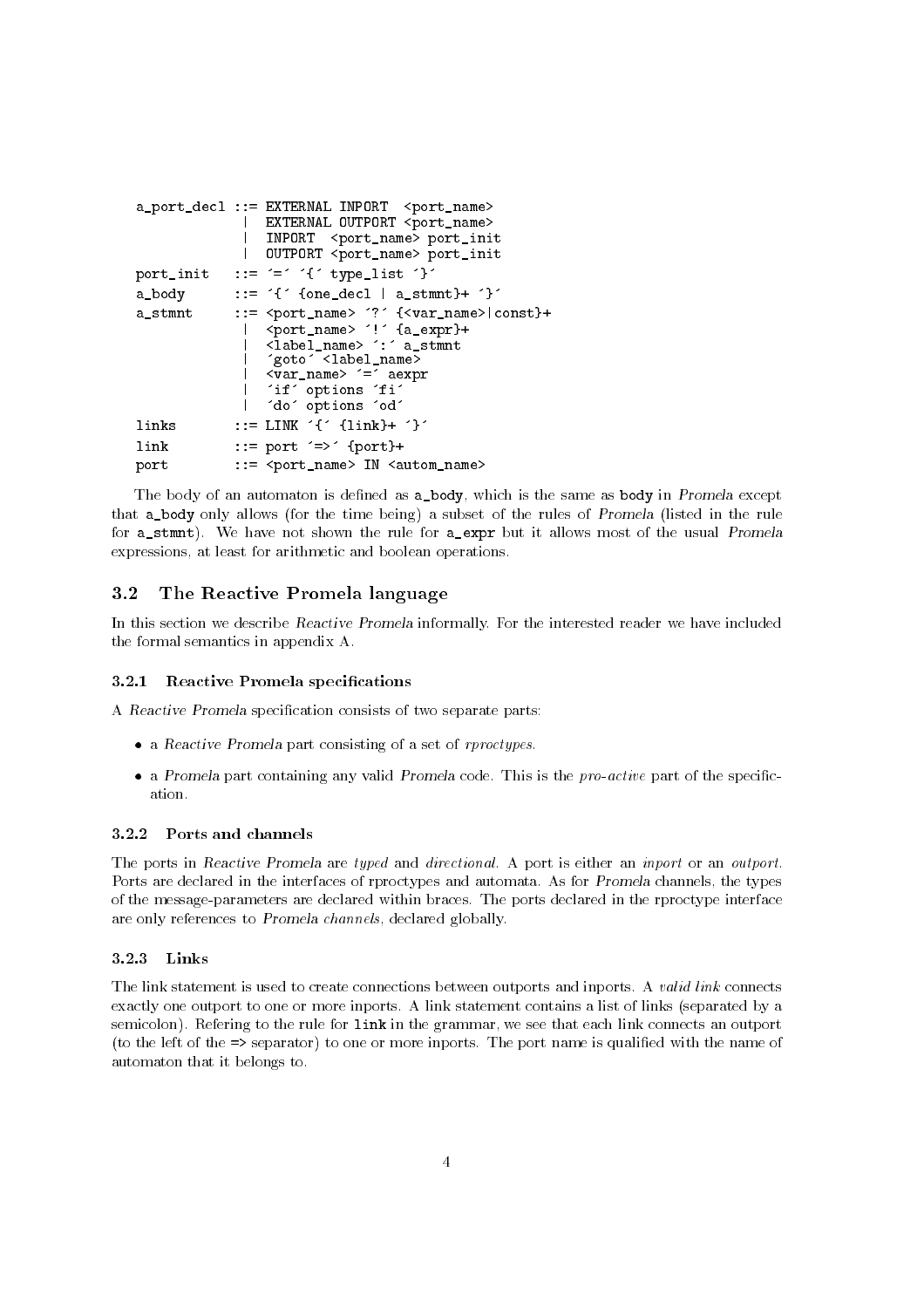#### 3.2.4 Rproctypes

An rproctype allows a collection of automata to be encapsulated as a single unit. It consists of:

- a set of synchronously communicating automata
- $\bullet$  definition of *links* between the automata.
- $\bullet$  definition of an *interface* (the ports over which the rproctype can communicate with its environment). We can think of this as an external interface since it is a subset of interfaces of the automata contained in the rproctype. These ports are only redeclared in the interface—they must be defined as Promela channels before they can be used in the rproctype.

#### 3.2.5 Automata

The Reactive Promela construct used to specify dynamic behavior is the automaton. An automaton definition consists of two parts:

- $\bullet$  definition of an *interface* (the ports over which the automaton can communicate with its environment). Contains the name of each inport and outport together with a list of the types of the arguments that each port can take. Ports that are also declared in the rproctype interface are qualified as external ports. For these only the name is declared not the list of argument types.
- $\bullet$  definition of *dynamic behavior*. Given by a directed graph whose nodes are stable- or transitory states and whose edges are transitions labeled by atomic actions. The actions (currently) allowed are those listed under abody in the grammar (see section 3.1).

Stable states are the states in which an automaton is waiting for an input on one of its inports. When it receives a message it goes through a reaction phase before ending up in another (possibly the same) stable state. Each automaton has an *initial state* which is stable.

The participation of an automaton to a reaction starts with the execution of the receive statement. The automaton then executes a series of elementary actions (assignments, conditional statements, send statements, ...). External input actions are not allowed during the reaction. The states separating the actions of the reaction are called *transitory states*. The result of such a behavior is a set of outputs to the automaton's environment, as well as an update of the state.

Now let us explain how the behavior of the automata contained in an rproctype make up the behavior of the rproctype itself. The initial state of an rproctype is a state vector containing the initial states of each automaton it encapsulates (with all automata in stable states). When there is a message in one of the channels referred to in the rproctype's interface, the rproctype can go through a reaction phase which takes it from one stable state to another (possibly the same).

The reaction starts when one of the encapsulated automata executes an input action to consume a message at the head of a channel. In the sequence of actions that follows one possible action is to sendamessage to another automata within the same rproctype. This causes the reaction to spread to some or all the automata. An important property of reactions is that all the encapsulated automata are involved in it and that, notably, no external events are taken into account until the reaction terminates. Termination of the reaction is when all the automata again find themselves in a stable state.

Seen from the exterior, the rproctype reacts to an input by changing the state of one or more of the automata it encapsulates, by changing the values of variables local to the automata and by producing a set of messages appended to channels in its interface.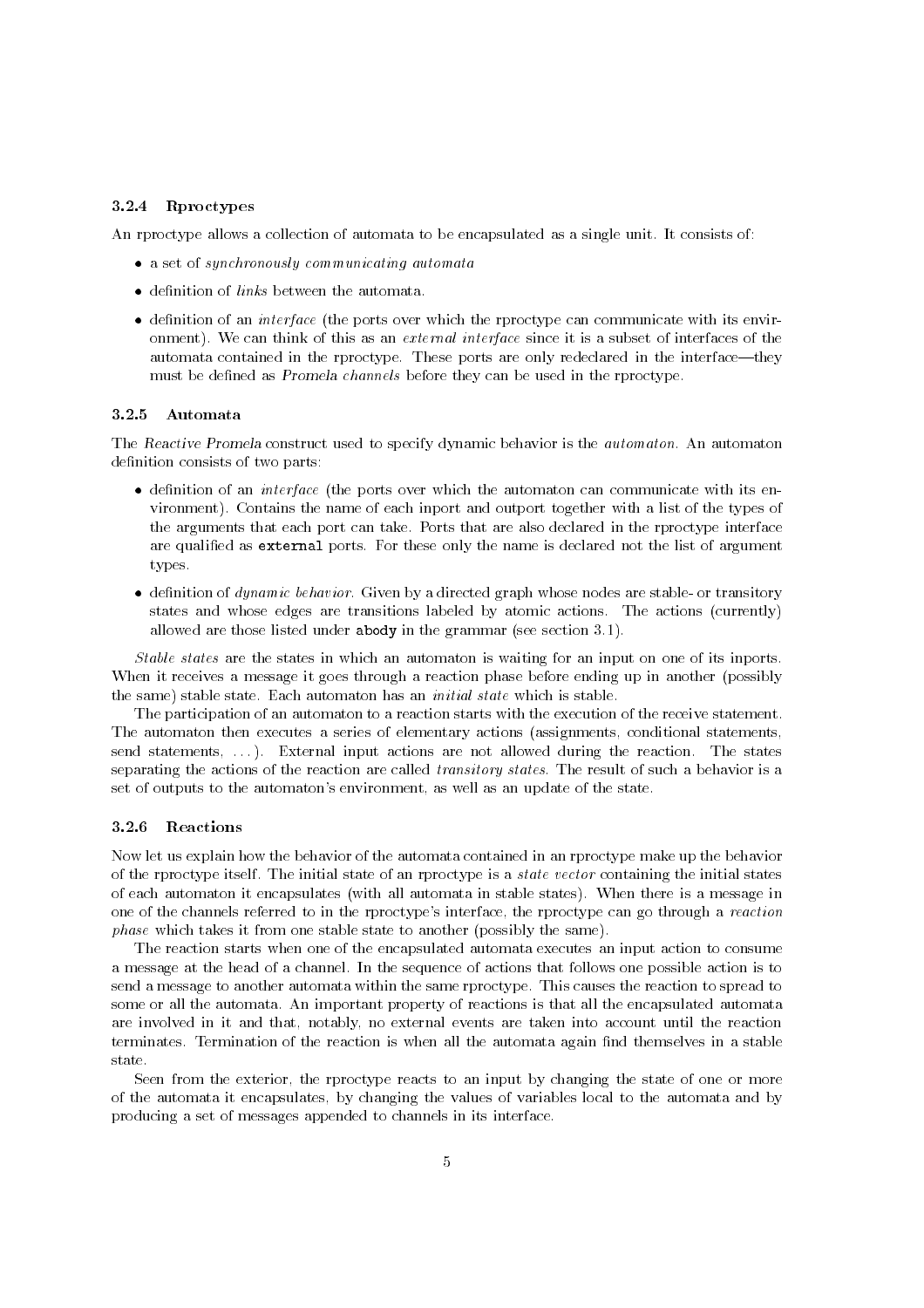#### **Reactive SPIN**  $3.3$

In order to realistically check the correctness of a specification, tool support is essential. Instead of writing a simulator/verifier from scratch we propose to perform a mapping of Reactive Promela constructs into corresponding ones in Promela. For this purpose we present RSPIN, a preprocessor tool that translates a Reactive Promela specication into an equivalent Promela specication.

The translation from a reactive process to a Promela process is based on an automata combination algorithm which uses breadth-first search to create the state-space of the automata contained.

One of the most important aims we hope to achieve through the Reactive Promela extension is to provideaway to reduce the state-space explosion problem. A property of an rproctype is that its reaction to an input from the environment is atomic. This means that many interleavings of actions from the reactive process with actions from other processes need not be calculated during verification. This means that only reactive process actions occuring at stable states are interleaved. In the mapping from Reactive Promela to Promela we take advantage of Promela's atomic sequence construct ( $\alpha$  atomic  $\{\ldots\}$ ) to provide a way to implement this property. This also simplifies the use of atomic statements: instead of the user selecting manually which part of a specification to encapsulate in an atomic sequence RSPIN does this automatically.

One difficulty in preserving the semantics of Reactive Promela in the translation is that Promela channels are finite. This means that we cannot be certain that reactions are really atomic. We emphasise that this is not a problem specific to Reactive Promela: anyone using the atomic sequence in a Promela specification might experience blocking in the middle of a supposedly atomic sequence. One solution is to use SPIN's "loose messages to full queues" simulation option. In the RSPIN tool we have also made generation of atomic encapsulation optional to give the user some more flexibility. This option is notably to be used if zero-lenght channels are used to communicate with a reactive process (i.e. rendez-vous communication).

#### Specifying and validating the  $LAP-B$  protocol.  $\overline{4}$

In this section we use the specification of the  $\text{LAP-B}$  protocol $^{\circ}$  to demonstrate the Reactive Promela  $^{\circ}$ language on a nontrivial example. For more information on LAP-B we refer to most textbooks on communications protocols, e.g. [Sch88]. In section 4.1 we first show how the protocol is modelled as a Reactive Promela process through decomposition. Then, in section 4.2 we discuss the translation to Promela. Finally, in section 4.3 we give the results from verifying the protocol using a suitable test system.

### 4.1 Decomposing the LAP-B protocol

To model the LAP-B protocol in Reactive Promela we decompose it into the live automata finallying the following roles:

- 1. Transmitter: receives messages from a higher protocol layer and encapsulates each one in a frame to be sent over a physical medium. It sends the frames to the Retransmitter process (which will handle possible retransmissions) and the sequence number to the Window, and then waits for new messages.
- 2. **Window:** handles the sequence numbers and the sliding window. Once the Window is saturated it notifies the Transmitter and the upper protocol layer.

 $3$ The example is taken from a course in protocol specification given by Elie Najm at ENST.

<sup>4</sup>This description is not complete, notably with respect to the use of timers; for more information we refer to appendix B which is a complete listing of the Reactive Promela code for  $LAP-B$ .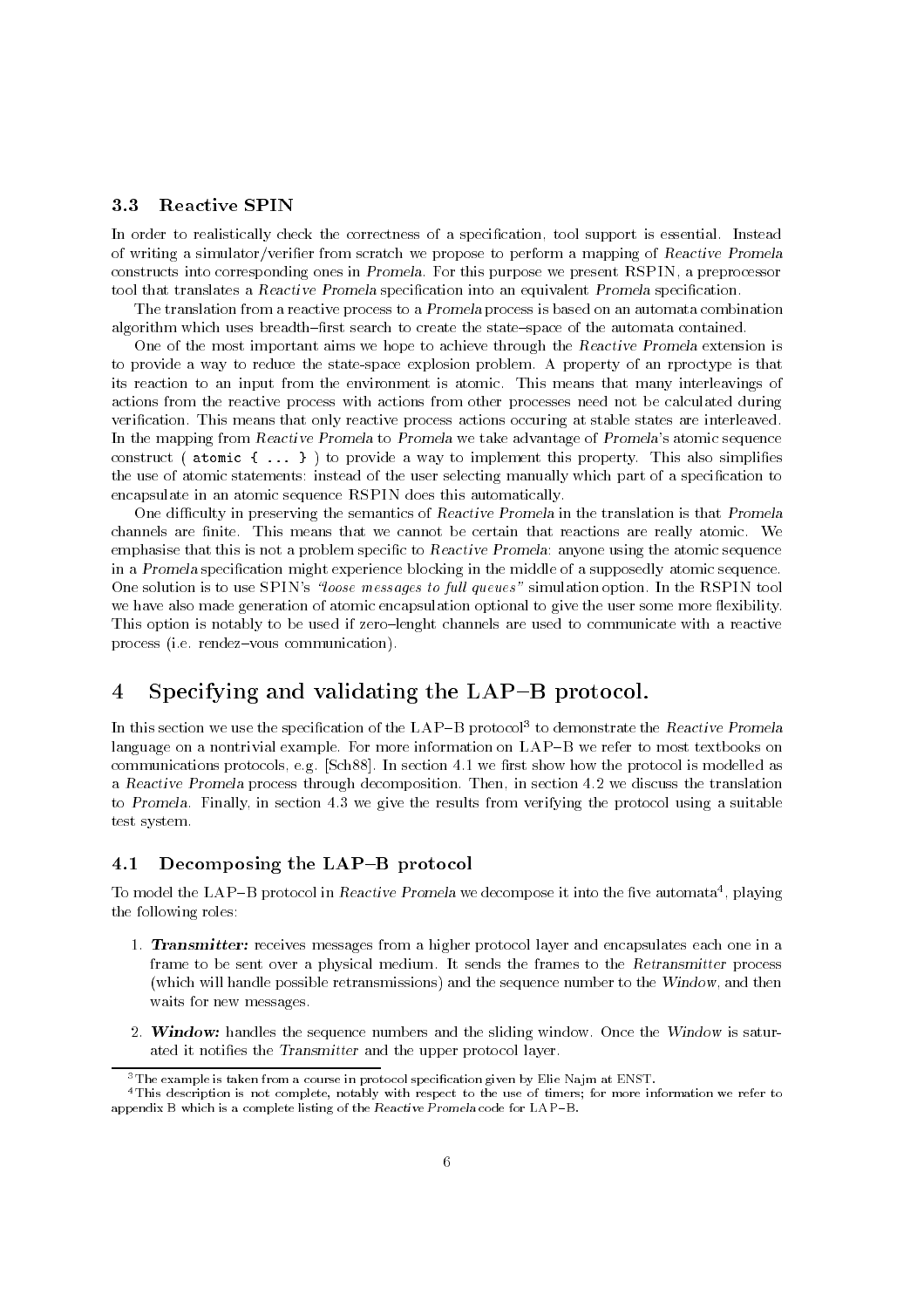- 3. Retransmitter: responsible for keeping a buffer of the frames sent but not yet acknowledged. When it receives an acknowledgment number from the Receiver it purges all acknowledged frames (in case of reject), and demands the Acknowledger process to retransmit the other, non-acknowledged frames.
- 4. Receiver: receives frames from the physical medium. Depending on the frame type it decides whether the message is a new one which can be exteacted and sent to the upper protocol layer, whether immediate retransmission is required or not, and so on.
- 5. Acknowledger: its role is to (re)transmit one or more frames as indicated by the Transmitter or the Retransmitter.

This example shows the benet of decomposition: each automaton that make up the rproctype (i.e. the protocol) have a simple and clearly dened role, but we can still treat and reason about the protocol as a whole. This is because RSPIN translates it into a single Promela proctype.

This decomposition arose from an exercise that started with the simplest possible protocol: just a sender and a receiver communicating over a simplex channel. When extending this to handle duplex communication, finally ending up with the LAP-B protocol, we thought that it might be a good idea to reuse the specications of the sender and the receiver and combine them into one process. However, combining automata manually is not an easy exercise. If we keep the two processes separate we also noticed that there may be a need for some coordination. An example is that the sender and receiver need to coordinate their actions to decide whether an acknowledgement should be retransmitted as a separate message or to be piggybacked. If both the sender and receiver may receive messages at the same time, coordinating their actions may be difficult. By using the synchronous reactive style of communication we avoid this problem altogether by forbidding other external inputs while one inputs is treated<sup>5</sup>

### 4.2 Translating LAP-B to Promela

Once we have modelled the LAP-B protocol in Reactive Promela we must use RSPIN translate it to Promela before we can perform any simulation and verication. We do not show the complete Promela proctype produced, since it is far to big, but we will make a few remarks about it.

We note first that the Promela proctype resulting from running RSPIN on the file containing the Reactive Promela specification of the LAP-B protocol is quite big. The original Reactive Promela specification is contained in a file of approx.  $5 \text{ kB}$  (approx.  $350 \text{ lines of code}$ ), whereas the resulting Promela proctype is contained in a file of about 200 kB (approx. 5000 lines of code). The resulting proctype has 16 global stable states, which is what we would expect. The full crossproduct of the five automata would give  $32$  states, but the Transmitter and the Window have a shared state, corresponding to the case of a saturated window. This shows very clearly that decomposition is essential for modelling complex protocols: we have tried to combine automata manually but gave up after combining the three smallest ones.

Internal communication between automata is reduced to assignment to variables. An example (see appendix B) is that the send statement F!VS in the Transmitter and the corresponding receive statement in the Window T?VS is reduced to the assignment Window\_VS=Transmitter\_VS. Since the variable VS exists in both the transmitter and in the window it is prefixed with the automaton name in the combined automaton. A more interesting case is where the Window notifies both the Transmitter and the upper protocol layer that it is saturated. This is an example of a communication with more than one receiver. Between the transmitter and the window this is a pure synchronization which

 $5$ Note that in many of the other syncronous languages, e.g. Esterel [BG91] or SL [BdS95], processes react to a collection of inputs. We consider making this possible in Reactive Promela as well.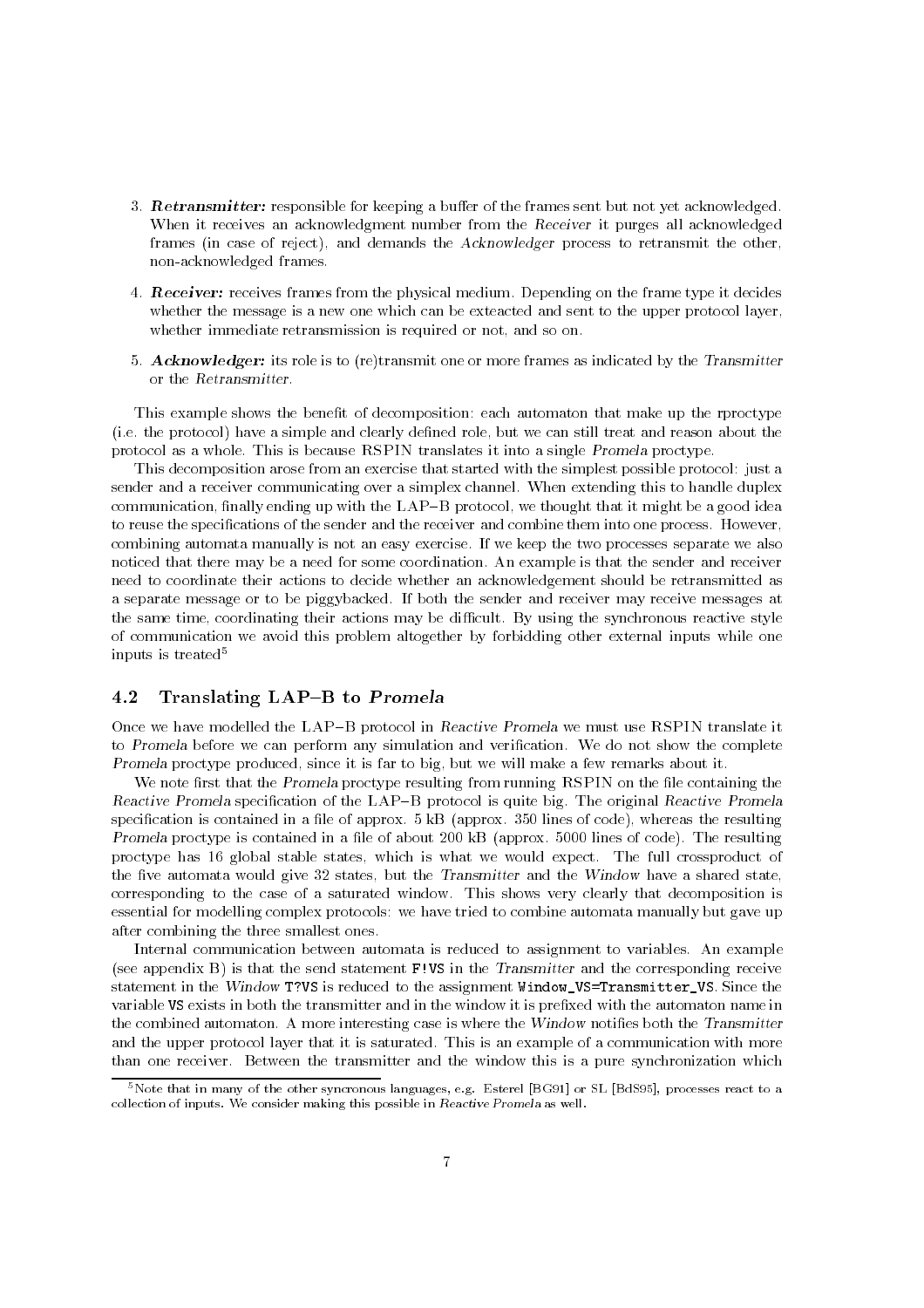takes the combined automaton to stable state s1 (the saturation state). But we still need to notify the upper layer: therefore the combined automaton keeps the send action CF!Xoff. All external communication actions are kept as is in the combined automaton.

#### 4.3 Simulating and verifying the LAP-B protocol

To check that the specification of the LAP-B presented above is correct we use SPIN to simulate and verify the translated protocol. Note that in this section we only talk about normal Promela processes.

We use a standard system to test the protocol: one process models a communication medium which non-deterministically looses, corrupts or transfers correctly a frame; on each side of the link is an instance of the LAP-B process. Each LAP-B instance communicates with a simple user process (which sends a finite number of messages using the protocol), and with two timer processes—one for retransmissions if no acknowledgement arrives in time <sup>6</sup> and one for keeping track of how long to wait before acknowledging a message with a separate frame instead of waiting for a message to piggyback the acknowledgement on.

We can now use SPIN to analyse the protocol. By random or step-by-step simulation we have checked that the test system in the basic cases behaves as expected. However, when we used the exhaustive simulation (verification) mode, we detected an error in our specification of the LAP-B protocol. The problem occurs when the Windows on both sides of the communication link are saturated. Saturation means that acknowledgements will not be piggybacked. If a frame is received correctly by the saturated side and it sends an acknowledgement which is lost, it will not retransmit the acknowledgement when the other side retransmits the frame. The other side retransmits after a timeout period, but the acknowledgements are not retransmitted (unless they can be piggybacked).

It would of course be interesting to compare the size of the graph created during verification of our system with the graph for a corresponding system where everything is modelled as Promela processes. Unfortunately we do not haveamachine with enough memory available to achieve this.

In addition to the LAP-B protocol we have also modelled the  $Go-Back-N$  and the Selective Reject protocols. So far we have only simulated them, but we will soon try to verify these protocols as well.

## $\overline{5}$

In this paper we have presented the Reactive Promela language and its associated tool RSPIN through the specification of the data link protocol  $\text{LAP-B}$ . The language belongs to the family of synchronous reactive formalisms and allows a system to be decomposed into a reactive part containing configurations of synchronously communicating automata and a pro-active part containing Promela proctypes.

The RSPIN tool translates rproctypes into Promela proctypes, so that a Reactive Promela specification can be simulated and verified with SPIN. No modifications to the SPIN tool are needed to do this. We saw that by translating a Reactive Promela specication to a Promela specications using RSPIN, we could simulate and verify it using SPIN.

## References

[AF90] C. Andre and L. Fancelli. A mixed (asynchronous / synchronous) implementation of a real-time system. In Euromicro 90, Amsterdam, 1990.

 $6$ Of course, Promela doesn't model time—a timeout can only occur if no other action is possible—which makes it difficult to model this accurately. Therefore proposed timed extensions of Promela [TC96] are very interesting.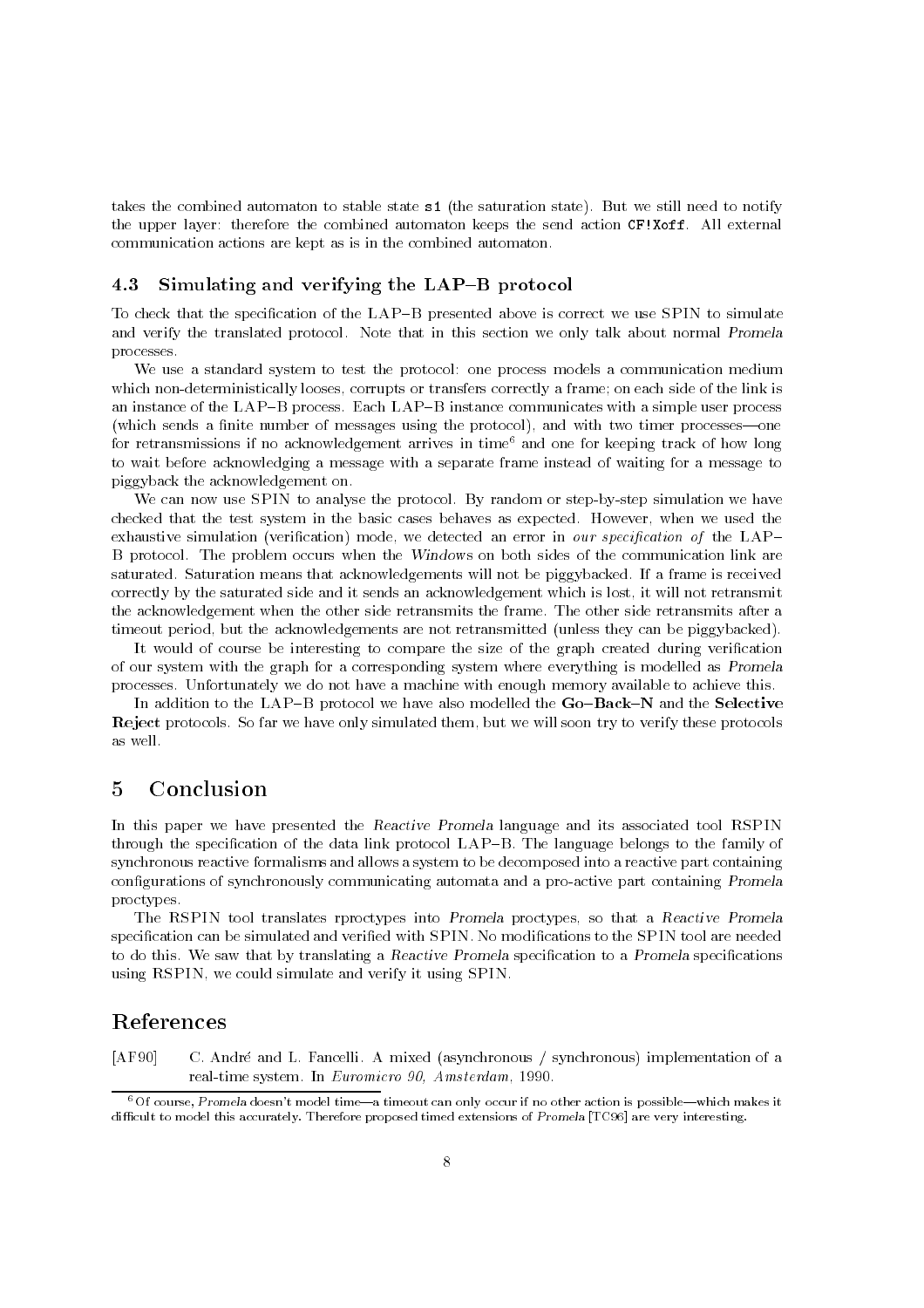- [BB91] G. Berry and A. Benveniste. The synchronous approach to reactive and real-time systems. Another Look at Real Time Programming, Proceedings of the IEEE,  $79:1270{-}1282, 1991$ .
- [BCGH93] Albert Benveniste, Paul Caspi, Paul Le Guernic, and Nicolas Halbwachs. Data-flow synchronous languages. Rapport de recherche 2089, INRIA, Unite de recherche INRIA Sophia-Antipolis, France., October 1993.
- [BdS95] Frederic Boussinot and Robert de Simone. The sl synchronous language. Rapport de recherche 2510, INRIA, Unite de recherche INRIA Sophia-Antipolis, France., Mars 1995.
- [Ber93a] G. Berry. Communicating reactive processes. In Proc. 20th ACM Conf. on Principles of Programming Languages, Charleston, Virginia, 1993.
- [Ber93b] G. Berry. The semantics of pure esterel. In Proc Marktoberdorf Intl. Summer School on Program Design Calculi, LNCS, to appear. Springer-Verlag, 1993.
- [BG91] G. Berry and G. Gonthier. Incremental development of an hdlc entity in Esterel. Comp.  $Networks$  and ISDN Systems,  $22:35-49.1991$ .
- [BG92] G. Berry and G. Gonthier. The Esterel synchronous programming language: Design, semantics, implementation. Science Of Computer Programming, 19(2):87-152, 1992.
- [BN83] S. Budkowski and E. Najm. Structured finite state automata. a new approach for modelling distributed communication systems. In H. Rudin and C. H. West, editors, Protocol Specification, Testing and Verification, III. Elsevier Science Publishers B.V (North-Holland), 1983.
- [Bou91] F. Boussinot. Reactive c: An extension of c to program reactive systems. Software- Practice and Experience,  $21(4)$ : $401-428$ , 1991.
- [CPHP85] P. Caspi, D. Pilaud, N. Halbwachs, and J. Plaice. Lustre, a declarative language for programming synchronous systems. In Proceedings of ACM Conference on Principles of Programming Languages. ACM, 1985.
- [dSdS95] Monica Lara de Souza and Robert de Simone. Using po methods for verifying behavioural equivalences. In *Proceedings of FORTE'95*, pages 59-74, October 1995.
- [Fer89] Jean-Claude Fernandez. Aldebaran: A tool for verication of communicating processes. Rapport SPECTRE C14, Laboratoire de Génie Informatique — Institut IMAG, Grenoble, September 1989.
- [GKPP95] R. Gerth, R. Kuiper, R. Peled, and W. Penczek. A partial order approach to branching time model checking. In *Proceedings of ISTCS*, pages  $330-339$ , 1995.
- [God94] Patrice Godefroid. Partial-Order Methods for the Verification of Concurrent Systems: An Approach to the State-Explosion Problem. PhD thesis, UNIVERSITE DE LIEGE, Faculté des Sciences Appliquées, 1994.
- [Gue86] P. Le Guernic. Signal, a data-flow oriented language for signal processing. IEEE Trans.  $ASSP$ ,  $34(2):362-374$ , 1986.
- [Hal93] N. Halbswachs. Synchronous Programming of Reactive Systems. Kluwer Academic Press, Netherlands, 1993.
- [Hol91] Gerhard Holzmann. Design and Validation of Computer Protocols. Prentice-Hall, Engle wood Cliffs, N.J., first edition, 1991.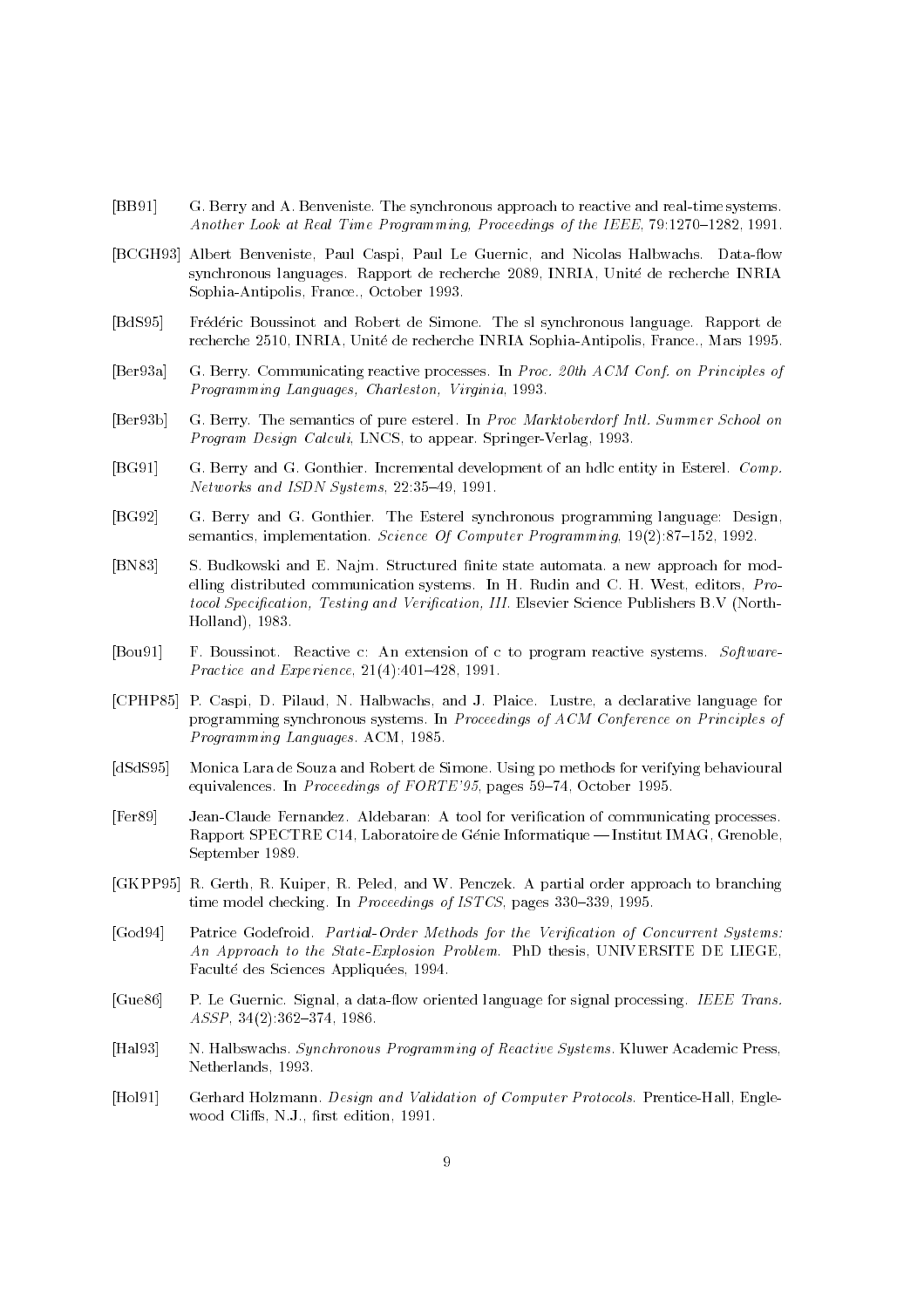- [JLRM] M. Jourdan, F. Lagnier, P. Raymond, and F. Maraninchi. A multiparadigm language for reactive systems.
- [Mad92] E. Madelaine. Verification tools from the Concur project. EATCS Bulletin, 47, 1992.
- [MV89] E. Madelaine and D. Vergamini. Auto: A verication tool for distributed systems using reduction of finite automata networks. In Proc. FORTE'89 Conference, Vancouver, 1989.
- [NO96] Elie Najm and Frank Olsen. Reactive efsms { reactive promela/rspin. In Tiziana Margaria and Bernhard Steffen, editors, Tools and Algorithms for the Construction and Analysis of Systems: second international workshop ; proceedings / TACAS'96, Passau, Germany, March  $27-29$ , volume 1055 of Lecture Notes in Computer Science, pages 349-368, Berlin, 1996. Springer-Verlag.
- [Pel94] D. Peled. Combining partial order reductions with on-the-fly model-checking. In Proceedings of CAV'94, LNCS 818. Springer-Verlag, 1994.
- [Plo81] G. Plotkin. A structural approach to operational semantics. Technical report, Comput. Sci. Dept., Aarhus Univ., 1981.
- [RdS90] V. Roy and R. de Simone. Auto and autograph. In R. Kurshan, editor, *proceedings of* Workshop on Computer Aided Verication, New-Brunswick, June 1990. AMS-DIMACS.
- [Sch88] Mischa Schwarz. Telecommunications Networks: Protocols, Modeling and Analysis. Addison-Wesley Series in Electrical and Computer Engineering. Addison-Wesley, Reading, MA, USA, 1988.
- [TC96] Stavris Tripakis and Costas Courcoubetis. Extending promela and spin for real time. In Tiziana Margaria and Bernhard Steffen, editors, Tools and Algorithms for the Construction and Analysis of Systems: second international workshop ; proceedings / TACAS'96, Passau, Germany, March 27-29, volume 1055 of Lecture Notes in Computer Science, pages 329-348, Berlin, 1996. Springer-Verlag.
- [Val90] A. Valmari. A stubborn attack on state explosion. LNCS 531. Springer-Verlag, 1990.
- [WG93] P. Wolper and P. Godefroid. Partial order methods for temporal verification. In Proceedings of Concur'93, LNCS 715. Springer-Verlag, 1993.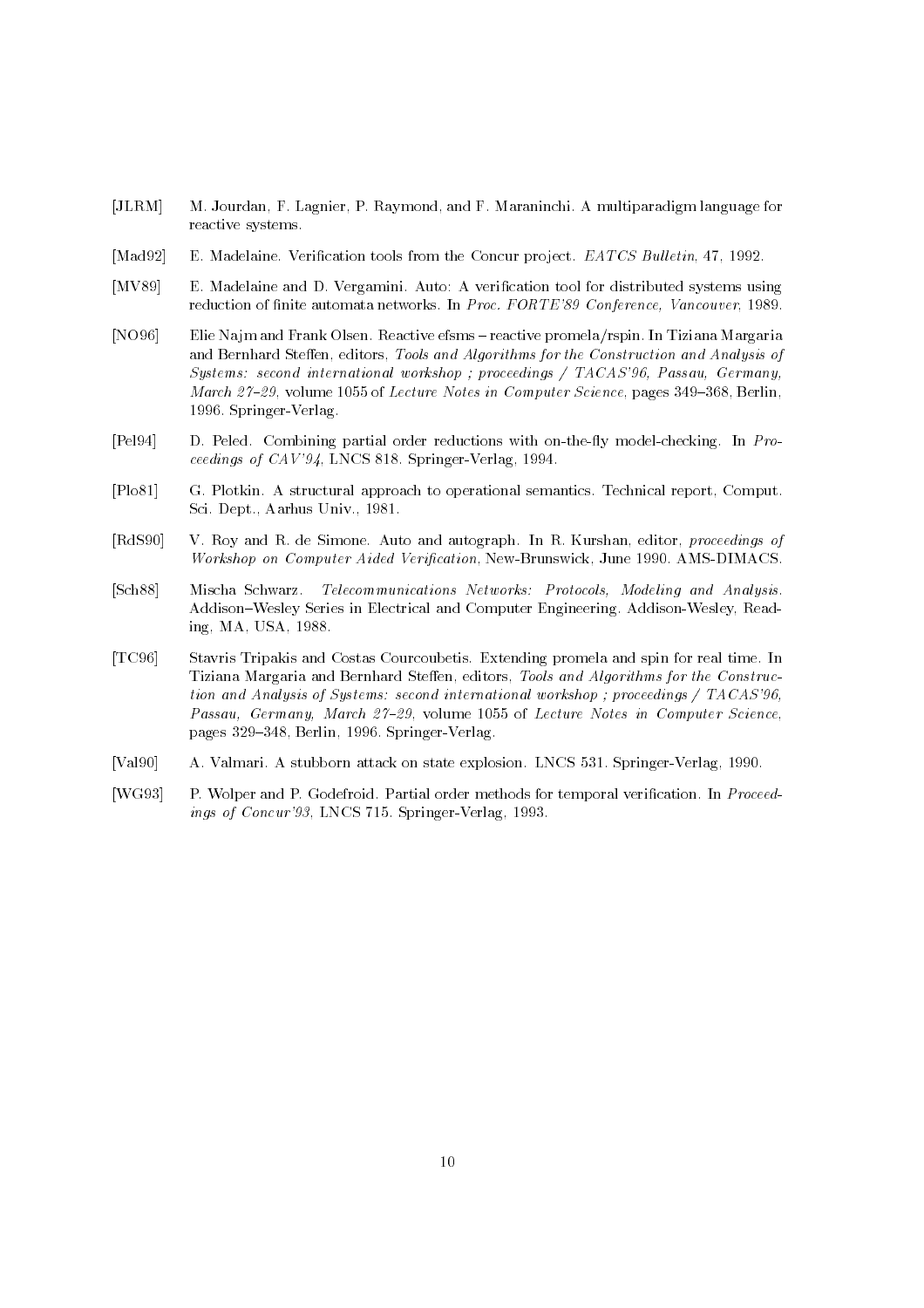#### **Semantics of Reactive Promela**  $\mathbf{A}$

In order to reason about our extension and about the translation from Reactive Promela to Promela we formalise an essential subset of Promela in section A.1, in terms of Promela State Machines (PSM). In section A.2 we then formalise the reactive extension with the Reactive State Machine (RSM) model7 .

#### Promela State Machines  $A.1$

The subset of Promela that consider can be formally defined using the following settings. We consider first a set L of elementary Promela instructions (with typical elements  $l$ ):

$$
L ::= [pred] | v = Exp | c!Exp | c?v
$$

These instructions correspond to test, assignment, send, and receive instructions. The send and receive instructions are to bounded channels  $c$ . We consider simple channels containing FIFO sequences of simple values.

#### A.1.1 PSM processes

We consider PSM processes (with generic element P) as follows: P is a tuple  $(S, s, T, E)$  where:

- S is a set of states;
- $\bullet$  s is either the *initial state* or the *current state*;
- $T \subset S \times L \times S$  is a transition relation;
- $\bullet$  E is the environment of variables in P. It consists of a set of (untyped) variables V (ranging over values in the set  $VAL$ ) and a mapping of each variable  $v \in V$  to a value  $val \in VAL$ .

We use a dot-notation to access elements of the tuple representing  $P$ .  $P$ .  $T$  is the transition relation  $T$  of PSM process  $P$  and  $P.E$  is the environment of  $P$ .

#### A.1.2 Semantics of PSM processes

We give the semantics of a PSM process  $P$  by a translation function from PSM into a Labeled Transition System (LTS) defined by:  $(PSM \times \Gamma \times PSM)^8$ . A PSM transition  $(P, \alpha, P')$ , also

written  $P \longrightarrow P'$ , means that P can perform action  $\alpha$  to become P'. The following notations are used in the rules:

- E  $E \vdash Exp \rightarrow val$  denotes that the expression  $Exp$  evaluates to val in the environment E.
- $\bullet$   $E \oplus (v : val)$  denotes an environment E obtained from E by updating variable v to val.

The translation from PSM to LTS is given by the following set of SOS rules:

<sup>7</sup>Note that this section is taken from our paper presented at TACAS'96 [NO96]. It is included here for completeness and in order to resolve any ambiguities in our informal, but more intuitive description in section 3.

<sup>&</sup>lt;sup>8</sup> where  $\Gamma ::= \epsilon \mid c!val \mid c?val$ , with a typical element  $\alpha$ .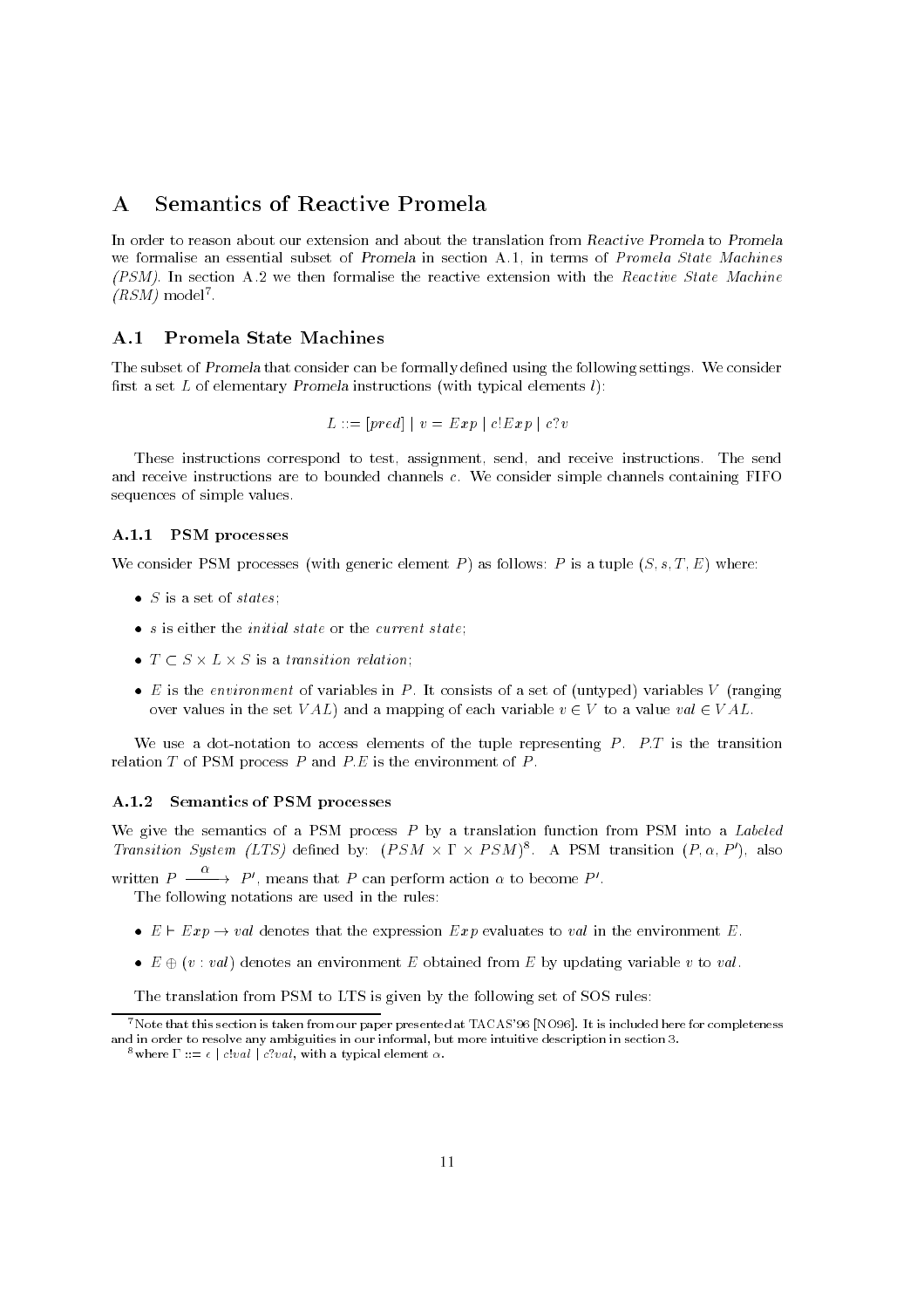| $(s, [pred], s') \in T \quad E \vdash pred \rightarrow True$ |
|--------------------------------------------------------------|
| $(S, s, T, E) \xrightarrow{\epsilon} (S, s', T, E)$          |

#### ASSIGNMENT

| $(s, v = Exp, s') \in T \quad E \vdash Exp \rightarrow val$   |  |
|---------------------------------------------------------------|--|
| $(S, s, T, E) \longrightarrow (S, s', T, E \oplus (v : val))$ |  |

| $(s, c!Exp, s') \in T \quad E \vdash Exp \rightarrow val$ |
|-----------------------------------------------------------|
| $c$ !val<br>(S, s', T, E)<br>(S, s, T, E)                 |

|  |  |  | . . | . . |  |
|--|--|--|-----|-----|--|
|--|--|--|-----|-----|--|

|  | $(s, c?v, s') \in T$                                              |
|--|-------------------------------------------------------------------|
|  | $(S, s, T, E) \xrightarrow{c?val} (S, s', T, E \oplus (v : val))$ |

### A.1.3 Atomic PSM processes

We now consider a larger subset of Promela containing the atomic {...} construct. Consequently, our model is extended to reflect this construct. We define atomic PSM processes (with typical element  $\,$ Q) as a triple  $(P, \Pi, \sigma)$  where:

- $P$  is a PSM process.
- It is a partioning of P.S into a set of disjoint non-empty sets of states, i.e.  $\forall p_1, p_2 \in \Pi$ :  $p_1 \cap p_2 = \emptyset$  where  $p_1 \in P.S, p_2 \in P.S.$  Note that there may be some states in P:S that are not in any partition  $p \in \Pi$ .  $\sigma = \oint \emptyset \mid \downarrow p \mid \uparrow p$  is the current *atomic section* of P.  $\oint \emptyset$  denotes that P is not in an atomic
- section,  $\downarrow p$  denotes that P has entered atomic section p but is not yet active, and  $\uparrow p$  denotes that  $P$  is active (executing a sequence of atomic steps) in  $p$ .

#### A.1.4 Semantics of atomic PSM processes

The semantics of atomic PSM processes is given by two rules. We use the function  $\Pi(s)$  defined by  $\Pi(s) = p \in \Pi$  (for  $s \in p$ ) and  $\Pi(s) = \emptyset$  (for  $s \notin \bigcup_{n \in \Pi} p$ ).

### DEACTIVATED-ATOMIC-SEQUENCE

<sup>&</sup>lt;sup>9</sup> we do allow for non-atomic PSM processes as a special case where  $Q = (P, \emptyset, \downarrow \emptyset)$ .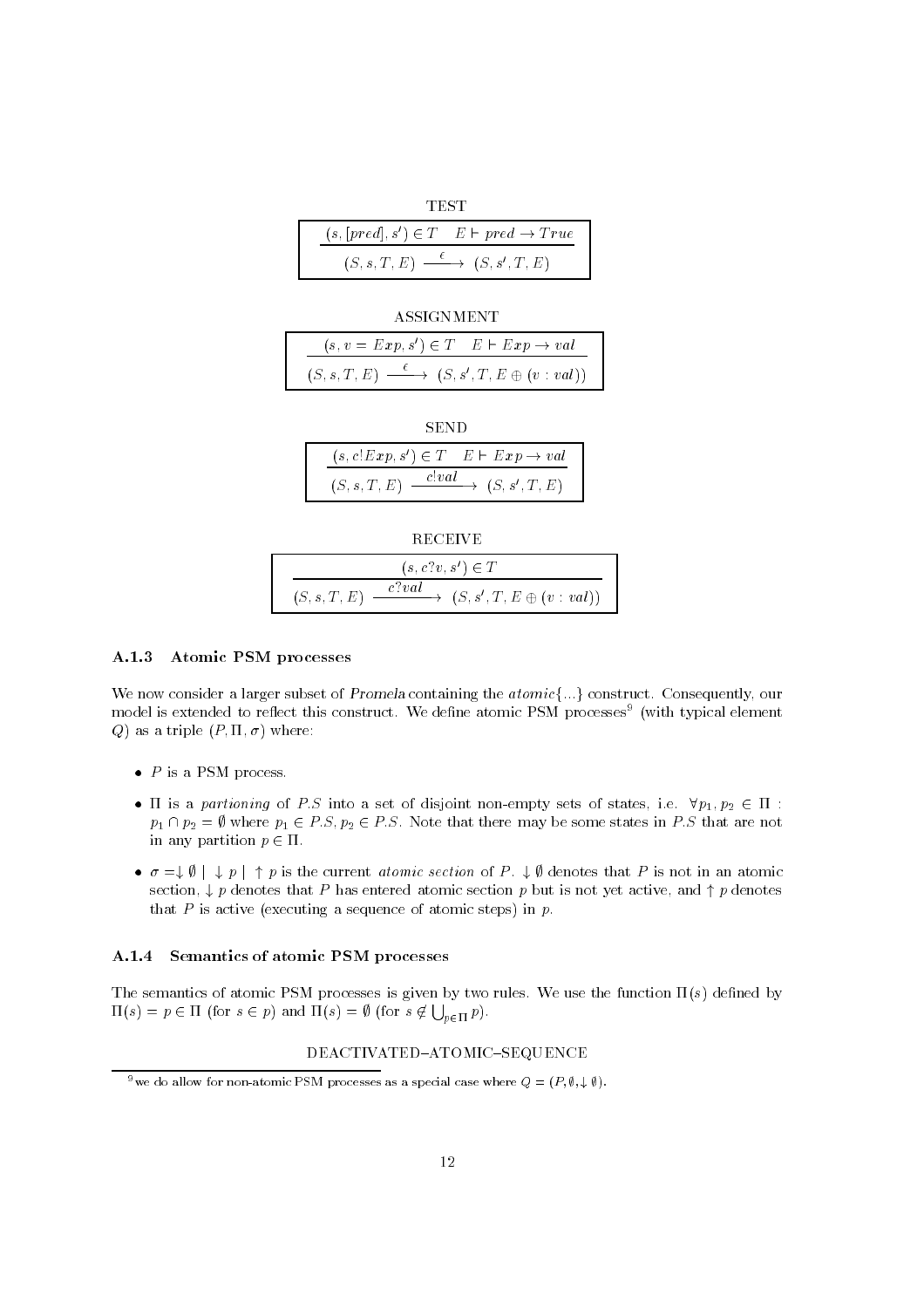| $\overline{\phantom{a}} \longrightarrow P' \quad (\Pi(P'.s) \neq p \ \lor \ \underline{\Pi(P'.s) = \emptyset})$ |  |
|-----------------------------------------------------------------------------------------------------------------|--|
| $(P, \Pi, \downarrow p) \xrightarrow{\alpha} (P', \Pi, \downarrow \Pi(P', s))$                                  |  |
| $(P, \Pi, \uparrow p) \xrightarrow{\alpha} (P', \Pi, \downarrow \Pi(P', s))$                                    |  |

### ACTIVATED-ATOMIC-SEQUENCE

| $P' \quad p \neq \emptyset \quad \Pi(P'.s) = p$                     |
|---------------------------------------------------------------------|
| $(P, \Pi, \downarrow p) \xrightarrow{\alpha} (P', \Pi, \uparrow p)$ |
| $(P, \Pi, \uparrow p) \xrightarrow{\alpha} (P', \Pi, \uparrow p)$   |

Figure 1 illustrates the rules and shows the different cases for activation/deactivation of atomic sequences. The transitions numbered (1) to  $(6)$  correespond to the first rule (DEACTIVATED-ATOMIC-SEQUENCE), whereas transitions (7) and (8) correspond to the second rule (ACTIVATED-ATOMIC-SEQUENCE).



Figure 1: Allowable atomic transitions.

### A.1.5 PSM specifications

We now turn to complete PSMs. A PSM specification is a pair  $(Process, Chans)$  where:

- *Procs* is a set of atomic PSM processes;
- $\bullet$  *Chans* is a set of bounded FIFO channels. If the length of the channel is zero then communication is by rendez-vous, else it is by asynchronous message passing.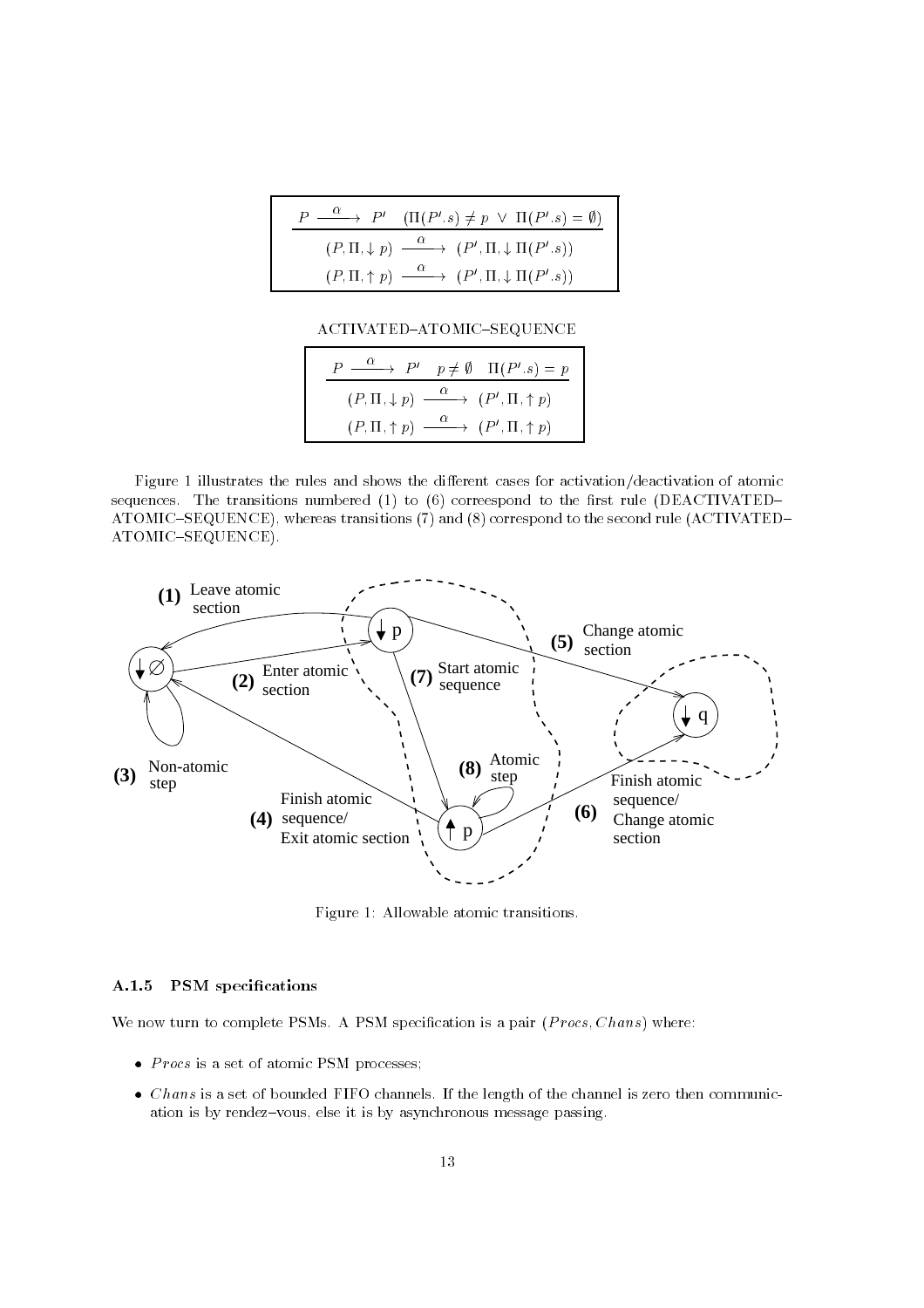### A.1.6 Semantics of PSM specifications

We use the following notations in the following  $\eta$  is the single  $\eta$  is interruptible (i.e. for  $\eta$  = We use the following notations in the rules:  $Int(Q)$  means that Q is *interruptible* (i.e. for  $Q = (P, \Pi, \sigma)$ :  $\sigma = \downarrow \emptyset$ ),  $\#c$  gives the current number of values (messages) in channel c,  $l(c)$  gives the length of channel c, and  $head(c)$  gives the value at the head of the channel c.

| SPEC-ASYNCH-SEND                                                                                                                                                       |  |
|------------------------------------------------------------------------------------------------------------------------------------------------------------------------|--|
| $Q_i \xrightarrow{c \, !\, v} Q'_i \quad \forall j \neq i : Int(Q_j) \quad \#c < l(c) \quad l(c) \neq 0$                                                               |  |
| $(Chans, Procs) \longrightarrow (Chans', Procs')$                                                                                                                      |  |
| $Process' = (Process - \{Process'\}) \cup Q'_i$<br>Chans' = Chans - {c(v <sub>1</sub> , , v <sub>n</sub> )} $\cup$ {c(v <sub>1</sub> , , v <sub>n</sub> , v)}<br>where |  |

SPEC-ASYNCH-RECEIVE

| $Q_i \xrightarrow{c \,:\, v \,} Q'_i \quad \forall j \neq i : Int(Q_j) \quad \#c > 0 \quad head(c) = v$       |  |
|---------------------------------------------------------------------------------------------------------------|--|
| $(Chans, Procs) \longrightarrow (Chans', Procs')$                                                             |  |
| $Procs' = (Procs - {Procs'}) \cup Q'$<br>where<br>Chans' = ${\rm Chans} - {c(u_1,,v_n,v)} \cup {c(v_1,,v_n)}$ |  |

#### SPEC-RENDEZ-VOUS

Qi c!v ! <sup>Q</sup><sup>0</sup> <sup>i</sup> Qj c?v ! Q0j 8k 6= <sup>i</sup> : Int(Qk) l(c)=0 (Chans; P rocs) ! (Chans; P rocs0) where P rocs<sup>0</sup> = (P rocs fP rocs0g) [ Q0 <sup>i</sup> [ Q0j

#### SPEC-INTERNAL

| $\longrightarrow Q'_i \quad \forall j \neq i : Int(Q_j)$ |
|----------------------------------------------------------|
| $(Chans, Procs) \longrightarrow (Chans, Procs')$         |
| where $Procs' = (Procs - \{Procs'\}) \cup Q'_i$          |

#### $A.2$ **Reactive State Machines**

Here we present the Reactive State Machine (RSM), a formalisation of our proposed extension to Promela.

Like we did for PSMs, we give the syntax and semantics in an incremental fashion, starting with RSM automata, then  $RSM$  processes, and finally we give the semantics of complete  $RSM$  specifications. The set of instructions  $L$  is the same as the set used in section A.1.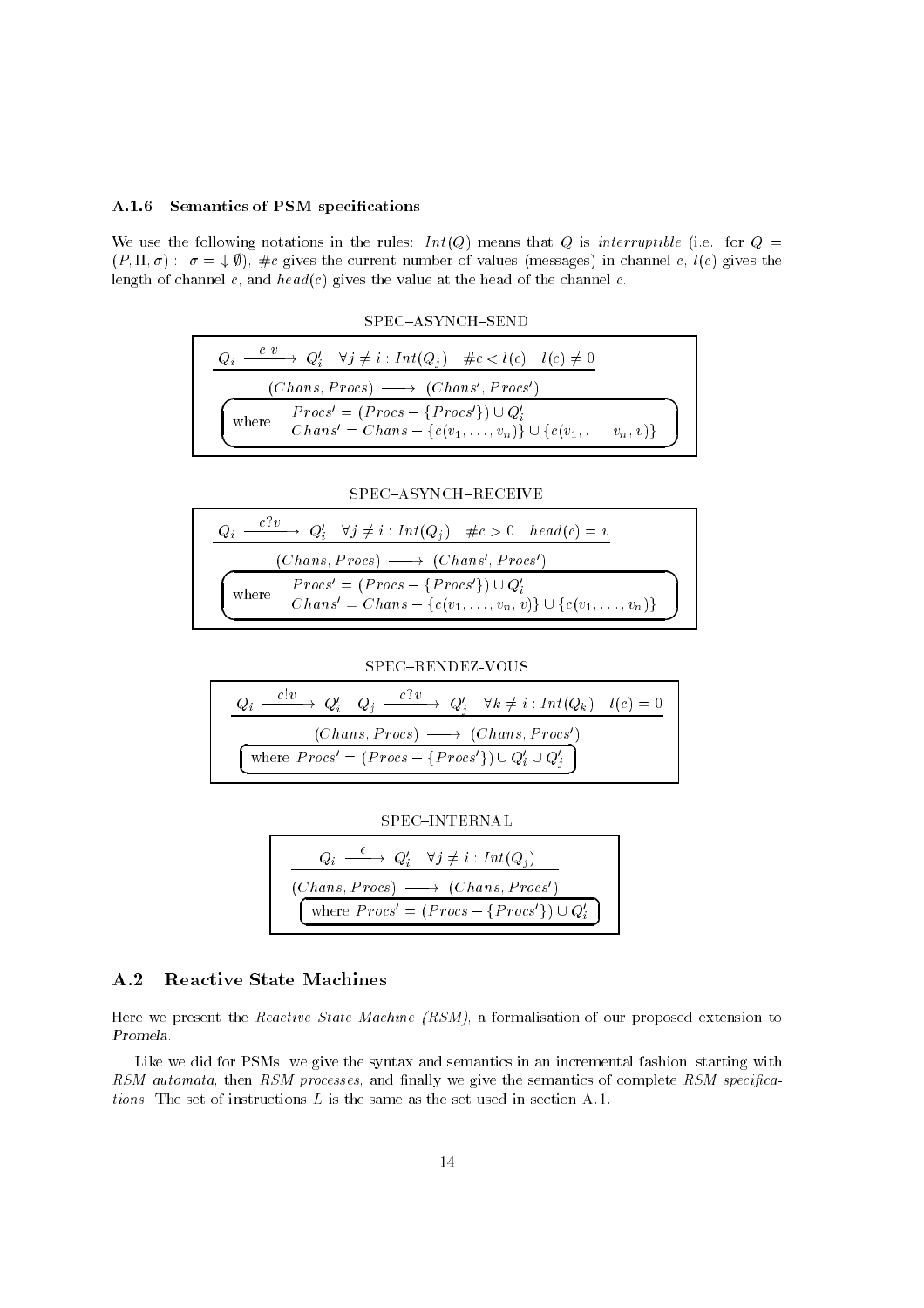#### $A.2.1$ **BSM** automata

In the RSM model a process can be decomposed into a configuration of RSM automata. An RSM automaton, A, is a tuple  $(S, s, spred, T, E, I)$  where:

- S is a set of states partioned into two disjoint subsets<sup>10</sup>:
	- $-SS \subseteq S$  a set of *stable states*
	- $-TS \subset S$  a set of transitory states
- s is either the *initial state*  $\in SS$  or the *current state*.
- *s* is either the *initial state*  $\in SS$  or the *current state*.<br>• *spred* : *s*  $\rightarrow$  {*True*, *False*} is a function to determine if a give state is stable or transitory.  $spred(s) = True$  if  $s \in SS$  and  $spred(s) = False$  if  $s \in TS$ .
- $T \subset S \times L \times S$  is a transition relation
- $\bullet$  E is the *environment* of variables in A.
- I is an *interface*<sup>11</sup> consisting of:
	- $P_{in}$  a set of *inports*
	- $= P_{out}$  a set of *outports*

A well-formed RSM automaton has the following restrictions:

- if  $(s, l, s') \in T$  and  $s \in SS$  then l is an input action.
- if  $(s, l, s') \in T$  and  $l = c$ ?x then  $c \in P_{in}$ .
- if  $(s, l, s') \in T$  and  $l = c!val$  then  $c \in P_{out}$ .

### A.2.2 Semantics of RSM automata

The semantics of an RSM automaton is given by the same rules as for a PSM process.

### A.2.3 RSM processes

An RSM process R is a tuple  $(A, I, L)$  where:

- A is a set of RSM automata  $\{a_1, \ldots, a_n\}$
- I is an *interface*<sup>12</sup> consisting of:
	- $C_{in}$  a set of *input channels*
	- $= C_{out}$  a set of *output channels*
- $\bullet$  L is a set of *links* taking the following three forms:

<sup>&</sup>lt;sup>10</sup> where  $S = SS \cup ST$  and  $SS \cap ST = \emptyset$ 

<sup>&</sup>lt;sup>11</sup> where  $P_{in} \cap P_{out} = \emptyset$ .

<sup>&</sup>lt;sup>12</sup> where  $C_{in} \cap C_{out} = \emptyset$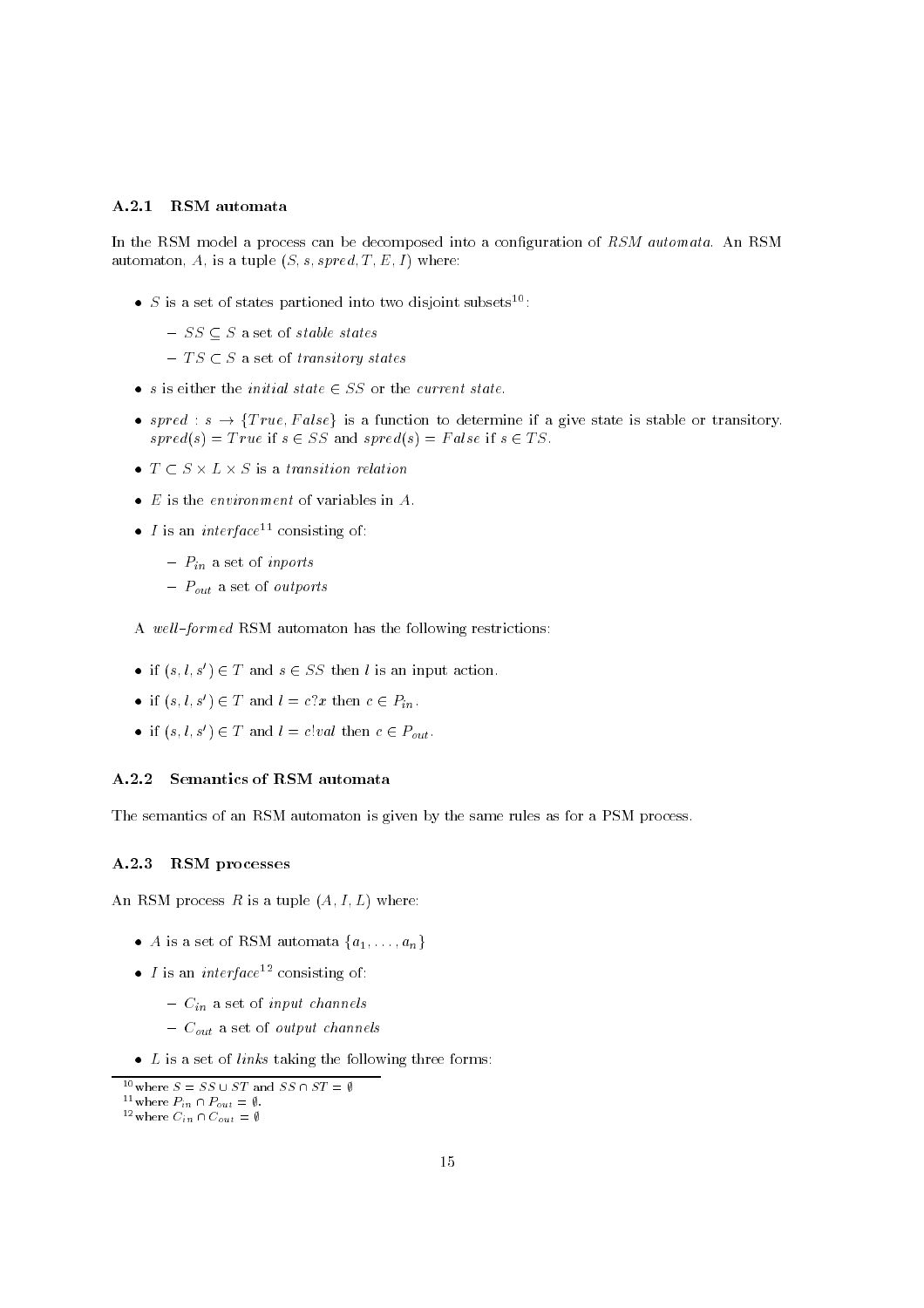- ${\cal L}_{int}$  a set of *internal links* represented by the tuple  $((a_i, p_i), (a_j, p_j))$ , where  $p_i \in a_i.P_{out}$ and  $p_j \in a_j \cdot P_{in}$ .
- ${\cal L}_{out}$  a set of external output links represented by the tuple  $((a_i, p_i), (\bullet, p_j))$ , where  $p_i \in$  $a_i.P_{out}$  and  $p_j \in C_{out}$ .
- ${\cal L}_{in}$  a set of external input links represented by the tuple  $((\bullet, p_i), (a_j, p_j))$ , where  $p_i \in C_{in}$ and  $p_j \in \in a_j \cdot P_{in}$ .

Some other definitions:

- the *state* of an RSM process R is the tuple  $R.s = (a_1.s, \ldots, a_n.s)$ , where:
	- the *initial state* is defined as the tuple  $(a_1.s_0, \ldots, a_n.s_0)$
	- $=$  a state  $s = (s_1, \ldots, s_n)$  is a stable state iff  $\forall s_i : spread_i(s_i) = True$ .
	- ${ }_{ }$  a state  ${s} = (s_1, \ldots, s_n)$  is a transitory state iff  $\exists s_i : spred_i(s_i) = False$ .

### A.2.4 Semantics of RSM processes

We add the predicate  $stable(R) = R.s$  is a stable state. and give the SOS rules for RSM processes:

#### RSM-PROC-EXT-SEND

$$
\underbrace{a_i \xrightarrow{glval} a'_i \quad ((a_i, g), (\bullet, c)) \in L_{out} \quad c \in C_{out} \quad l(c) < \#c \quad \#c \neq 0}_{(A, I, L) \xrightarrow{clval} (A', I, L)}
$$
\n
$$
\underbrace{(A, I, L) \xrightarrow{clval} (A', I, L)}_{A' = a_1, \dots, a'_i, \dots, a_n}
$$

### RSM-PROC-EXT-RECEIVE

$$
\underbrace{a_i \xrightarrow{g?v} a'_i \quad ((\bullet, c), (a_i, g)) \in L_{in} \quad c \in C_{in} \quad l(c) \neq 0 \quad \#c \neq o \quad stable((A, I, L))}{(A, I, L) \xrightarrow{c?v} (A', I, L)}
$$
\nwhere\n
$$
\underbrace{A = a_1, \dots, a_i, \dots, a_n}_{A' = a_1, \dots, a'_i, \dots, a_n}
$$

#### RSM-PROC-SYNCH

$$
\begin{array}{c}\n a_i \xrightarrow{g!val} a'_i \quad a_j \xrightarrow{h?v} a'_j \quad ((a_i, h), (a_j, g)) \in L_{int} \quad \#c = 0 \\
 \xrightarrow{(A, I, L)} \xrightarrow{\epsilon} (A', I, L) \\
 \text{where} \quad A = a_1, \dots, a_i, \dots, a_j, \dots, a_n \\
 A' = a_1, \dots, a'_i, \dots, a'_j, \dots, a_n\n \end{array}
$$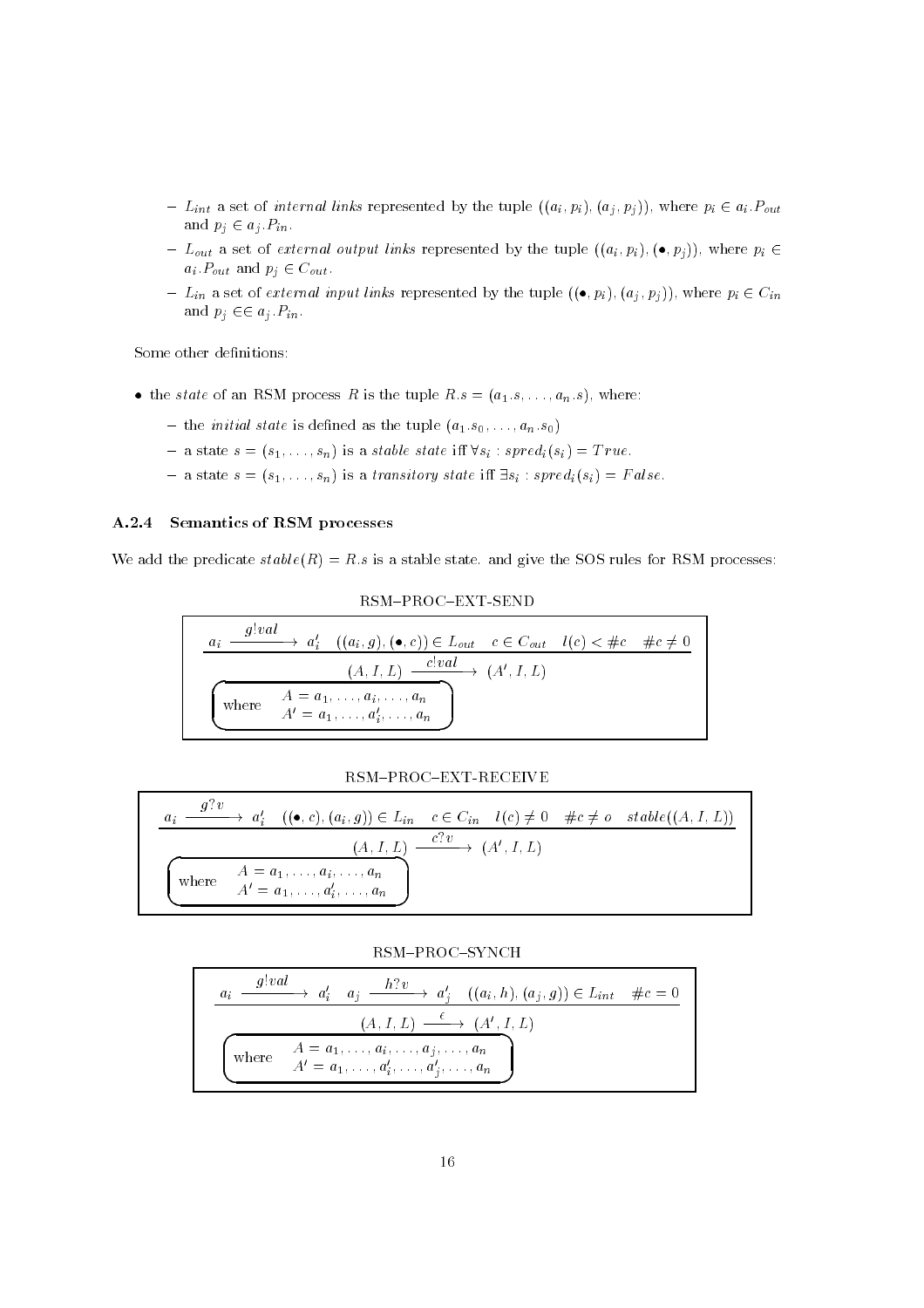A synchronisation between automata  $a_i$  and  $a_j$  is possible only if  $a_I$  can send a message on outport p,  $a_I$  can receive a message on inport q, and there is a link between  $(a_i, p)$  and  $(a_j, q)$ .

RSM-PROC-INTERNAL-ACTION



### A.2.5 RSM specifications

An RSM specification is a triple  $(RProcess, Process, Chans)$  where:

- $RP$  rocs is a set of RSM processes;
- *Procs* is a set of atomic PSM processes;
- $\bullet$  *Chans* is a set of channels.

### A.2.6 Semantics of RSM specifications

The semantics of RSM specifications can simply be given using the rules for PSM specifications where the predicate  $Int(R)$  is defined on RSM process R by  $Int(R) = stable(R)$ .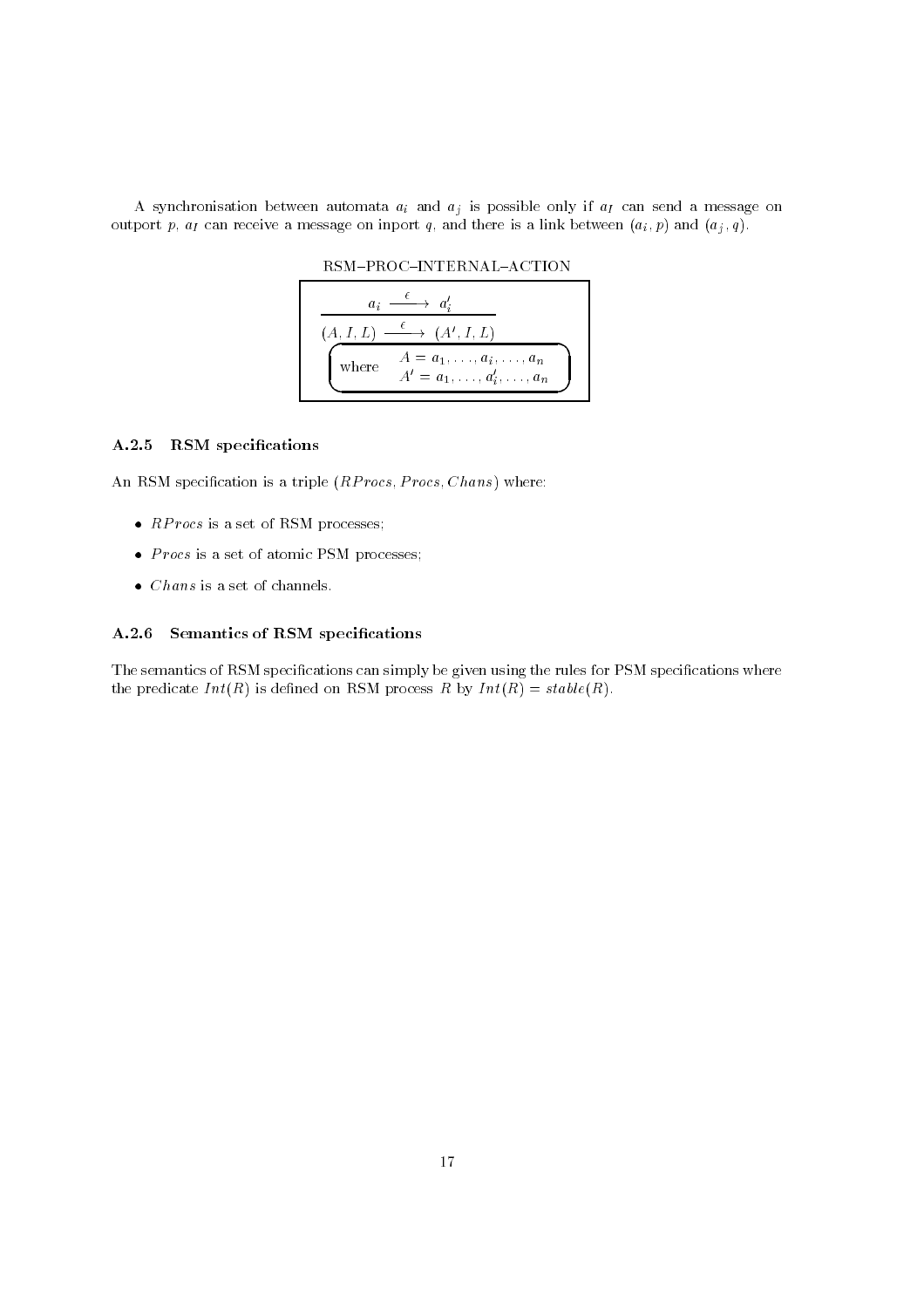#### $\overline{B}$ Reactive Promela code for LAP-B protocol

Below follows a listing of the Reactive Promela specification of the LAP-B data link protocol. We do not show the code generated by RSPIN as it is far to big (approx. 5000 lines, as opposed to approx. 350 for the Reactive Promela specification).

```
#define QSIZE 10
                         \Omega#define Xon 1
#define armer
                         \mathbf{1}#define desarmer 0
#define sonnerie 2
#define N
                         \Omega#define U 1
#define I
                         \overline{2}#define RR
                         \mathbf{3}#define REJ 4
#define cor
                         -5
#define f 2
#define W
                         \overline{4}typedef Frame {
  ..<br>byte type;
  byte D;
  byte NS;
 byte NR
Ą,
}
/* for the inports */
chan UE[2] = [QSIZE] of { int };
chan Tr[2] = [0SIZE] of \{ byte \}:
chan T2r[2] = [QSIZE] of { byte };
chan LR[2] = [QSIZE] of { byte, byte, byte, byte };
/* for the outports */
chan UR[2] = [QSIZE] of \{int\};
chan CF[2] = [QSIZE] of { byte };
chan T1d[2] = [QSIZE] of { byte };
chan T2d[2] = [QSIZE] of { byte };chan LE[2] = [QSIZE] of { byte, byte, byte, byte };
rproctype HDLC
  (inport UE, T1r, T2r, LR;
   outport UR, CF, T1d, T2d, LE)
  (bit no)
\mathbf{f}\sim \simautomaton Tra
    (external inport UE;
     inport CF={bool};
     outport RA={byte,byte,byte,byte},
              F = \{byte\})\left(\frac{1}{2} \times \frac{1}{2} \right)\mathcal{L}{\bf r} and {\bf r} and {\bf r}byte VS=1, M;
    Frame F;
  tra0:
    if
    :: UE[no]?M ->
       F.type=I;
```

```
F.D=M:
      F.NS=VS;
      VS=(VS+1)%W;
      RA!F.type,F.D,F.NS,F.NR;
     F!VS;
      goto tra0
  :: CF[no]?Xoff ->
     goto tra1
  fi;
tra1:
  CF[no]?Xon ->
  goto tra0
\mathbf{v}}
automaton Fen
  (external outport CF={bool};
   inport T={byte}, C={byte})
  \left(\sqrt{*}\right) no fpars \sqrt{*})
\left\{ \right.{\bf r}byte VS, VA, va;
  bool x, y;
fen0:
  if
  : T?VS \rightarrowx = ((VS-VA > 0 & 2 & VS-VA < = f) ||)(VS-VA+W > 0 && VS-VA+W \le f);
     i f:: (!x) ->
         CF[no]!Xoff;
         goto fen1
     \therefore (x) \rightarrowgoto fen0
     fi
  :: C?va ->
     y = ((va-VA>0 & w & va-VA<-f) || \ \ \lambda(va-VA+W<=f && va-VA+W>0);
     i f:: (!y) ->
         goto fen0
      :: (y) ->
         VA=va;
         goto fen0
  f_i:
   fig. finally
fen1:
  C?va ->
  y = ((va-VA>0 & & v a-VA<=f) || \ \ \lambda(va-VA+W<=f && va-VA+W>0);
  if
  :: (!y) ->
     goto fen1
```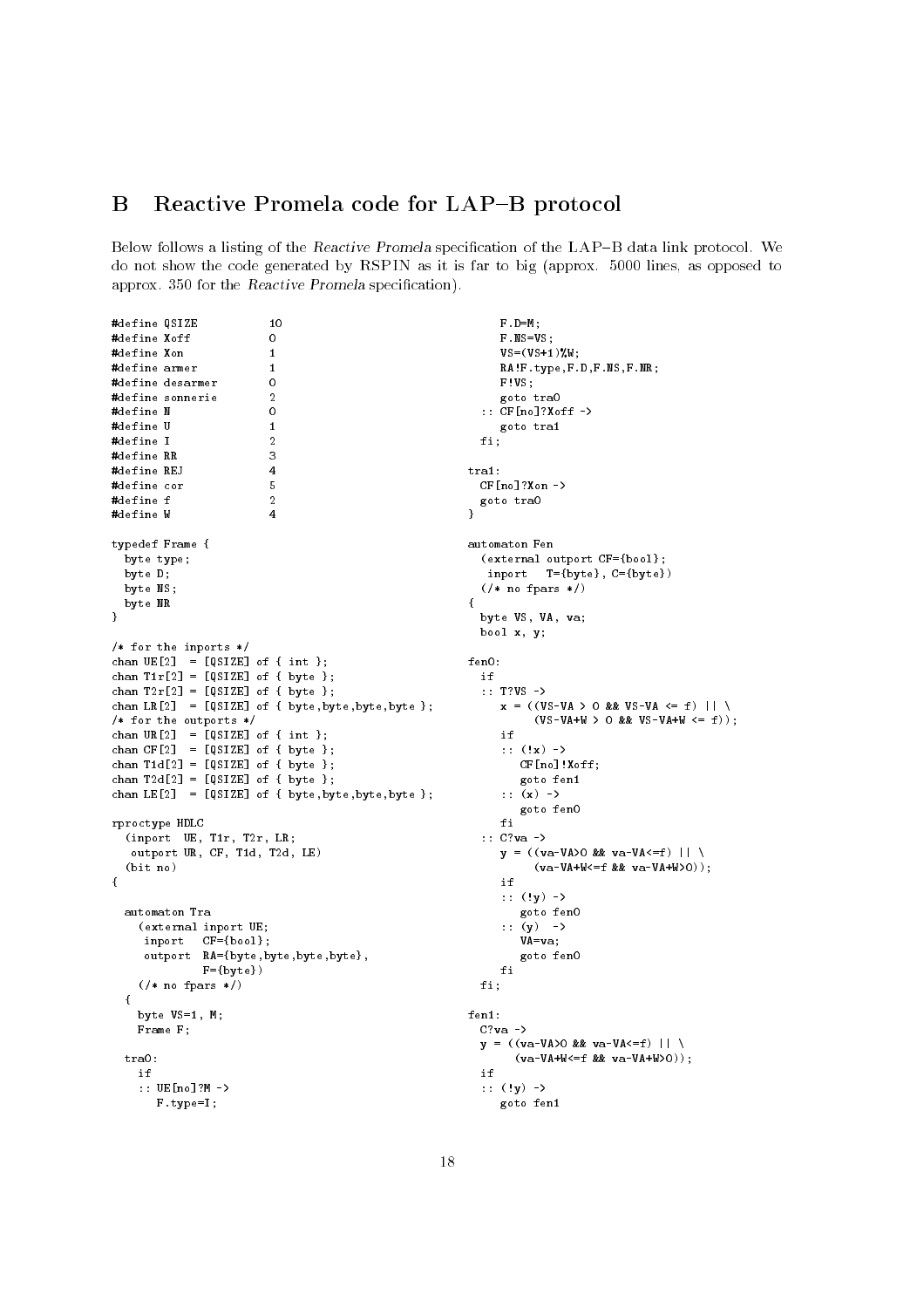```
:: (y) ->
     VA=va;
      CF[no]!Xon;
      goto fen0
  fi
}
automaton Ret
   (external inport T1r;
    external outport T1d;
    inport C={byte,byte},
              T={byte,byte,byte,byte};
   outport A={byte,byte,byte,byte})
   \frac{1}{\sqrt{1 + n}} no fpars \frac{1}{\sqrt{1 + n}}{
   byte RT, ni, n, nf, i, j, b;
  Frame Buf[f];
ret0:if
  :: T?Buf[ni].type,Buf[ni].D, \
         Buf[ni]. NS, Buf[ni]. NR ->
      n=1;T1d[no]!armer;
      goto ret1
   :: C?b,RT ->
      goto ret0
  f i
   fig. finally
_{\text{ret1}}:
   :: T?Buf[ (ni+n)%f].type,Buf[(ni+n)%f].D, \
        Buff[(ni+n)/f].NS, Buf[(ni+n)/f].NR ->
      nf=(ni+n)/f;n++;goto ret1
   :: C?b,RT ->
      i=0;
      j=n;do
      \cdots (i == i) ->
       :: (i == j) ->
          n=j;break
      :: (i != j) ->
          if
          :: (Buf[(ni+i)]'f].NS == RT) ->
              ni=(ni+i+1)/f;n=-;
              break
           :: (Buffalo and the property for the property of the property of the property of the property of the property of the property of the property of the property of the property of the property of the property of the property 
              i++;
              n--
          f_iod;
      if:: (n == 0) ->
          T1d[no]!desarmer;
          goto ret0
      :: (n := 0) \rightarrowi f:: b == N ->
              goto ret1
```

```
:: b == U ->
           i=0;
           do
              A!Buf[(ni+i)\%f].type,Buf[(ni+i)\%f].D, \n\Buff[(ni+i)\%f].NS,Buff[(ni+i)\%f].NR;
              i++:: (i == n) ->
               T1d[no]!armer;
              goto ret1
           od
        f i
     fi
  :: T1r[no]?sonnerie ->
    i=0;
        A!Buf[(ni+i)\%f].type,Buf[(ni+i)\%f].D, \ \ \ \ \Buf[(ni+i)%f].NS,Buf[(ni+i)%f].NR;
        i++:: (i == n) ->
        T1d[no]!armer;
        goto ret1
     od
 f_i}
automaton Rec
  (external inport LR;
   external outport UR;
   outport A={byte,byte},
            R={byte,byte},
            F=\{byte\})(/* no fpars */)
 Frame F;
 byte VR=1, i;
 bool x;
rec0:
 LR[no]?F.type,F.D,F.NS,F.NR ->
  :: (F.type == cor) ->
     goto rec0
  :: (F.type != cor) ->
    F!F.NR;
     :: (F.type == RR) ->
        R!N,F.NR;
        goto rec0
     :: (F type == REJ) ->
       R!U,F.NR;
        goto rec0
     :: (F-type == I) ->
        R!N,F.NR;
        x = ((F.MS-VR > 0 & 22F.MS-VR < f) || \ \ \ \(F.NS-VR+W < f & \& F.NS-VR+W > 0));
        if
        :: (!x && F.NS != VR) ->
           i++;
           if
           :: (i := f) \rightarrow
```
{

 $\mathbf{r}$